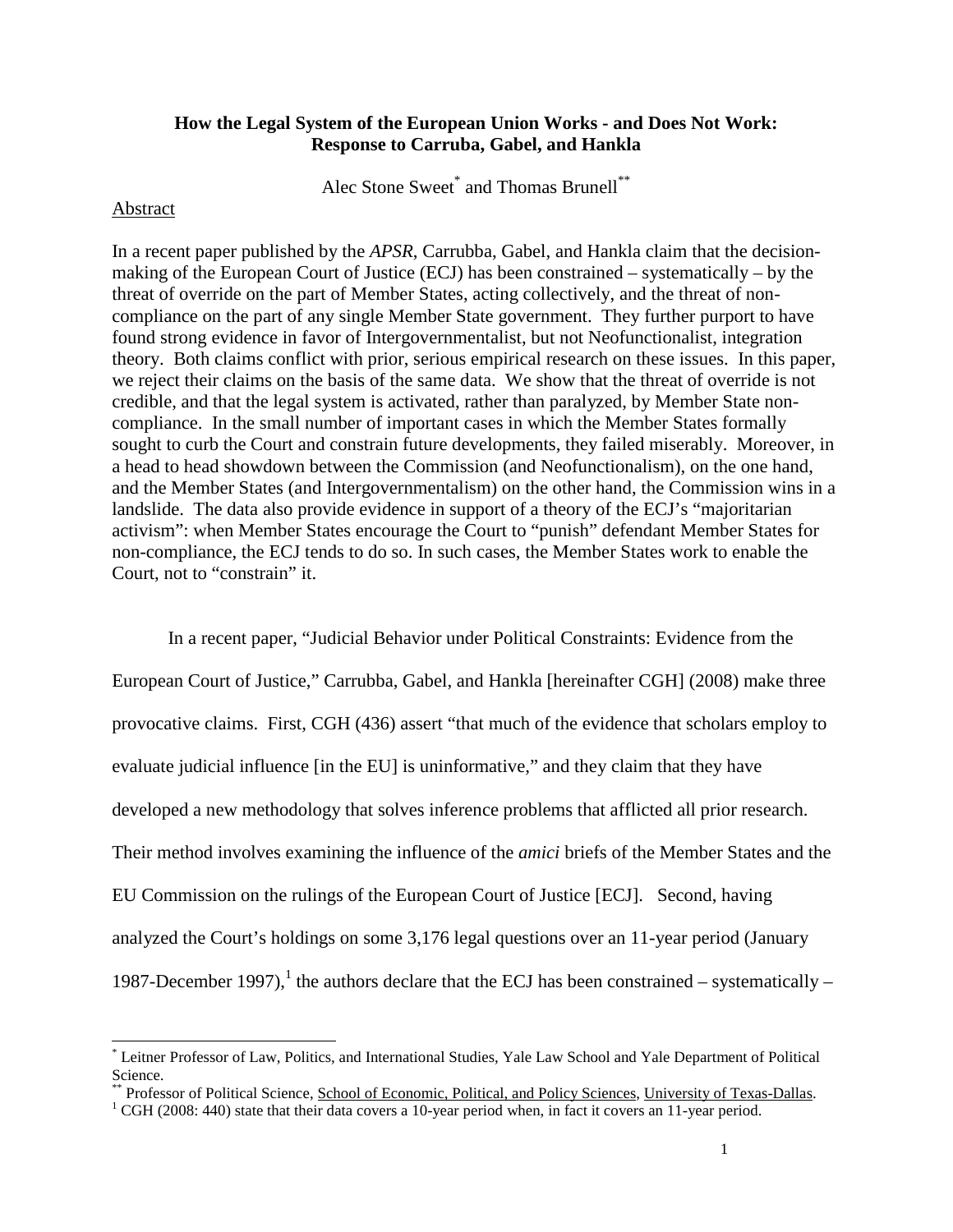by *the threat of override* on the part of Member States, acting collectively, and *the threat of noncompliance* on the part of any single Member State government. They summarize their findings as follows (449): "Our analysis provides systematic evidence that judges at the ECJ are sensitive to these two constraints. Moreover, these threats have a substantively large effect on judicial rulings." Third, CGH revive a classic debate in scholarship on European integration, claiming (449) that their findings support Intergovernmentalist theory, while conflicting with Neofunctionalist claims. Because this paper was published in a prominent venue, the *American Political Science Review*, and because CGH report findings that are at odds with every important empirical study on the topic of the paper ever published, each of these claims deserves close scrutiny.

### **METHOD AND RESEARCH DESIGN**

There is nothing novel in CGH's approach to the ECJ's rulings. All of the scholars who have undertaken major research on CGH's chosen topic analyze the Court's rulings on specific legal questions, though they go well beyond CGH's primitive approach.

Since Stein's (1981) seminal paper on "The Making of a Transnational Constitution" of the Treaty of Rome, scholars have examined the relationship between (a) the legal arguments contained in the *amici* briefs filed by the Member States and the Commission in litigation before the Court, and (b) the rulings of the Court. These briefs – "Observations" in EU parlance – advise the ECJ on how it should rule on the various legal questions that constitute any given case. The briefs embody revealed preferences in a legalistic form. Stein developed the approach as one means of assessing the influence of Member State preferences, and those of the Commission, on 11 of the ECJ's foundational, "constitutional" rulings. He found that *none* of the signatories of the Rome Treaty filed a brief in support of any of the Court's major moves,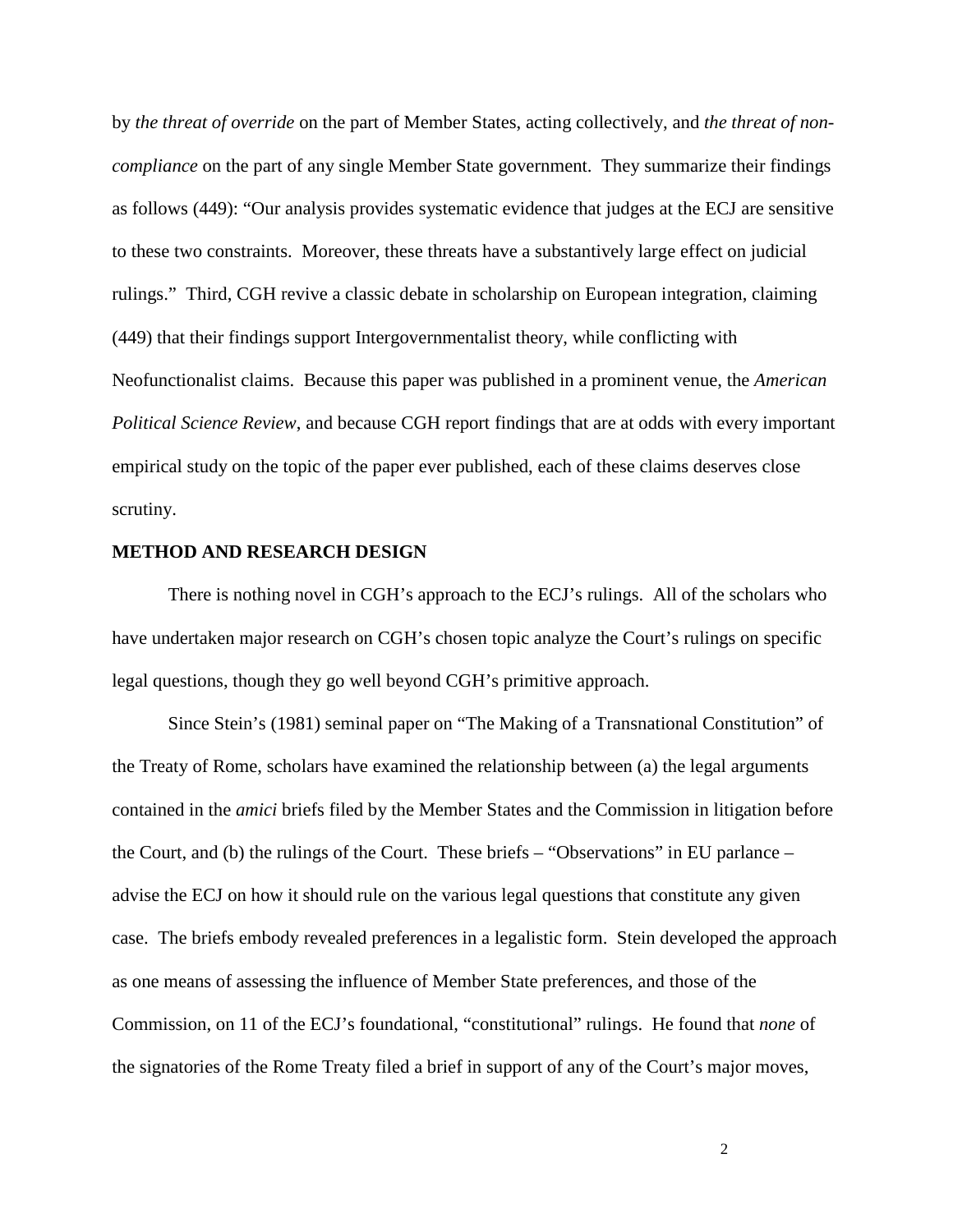while each of the Member States opposed the Court in at least one of them. These decisions fundamentally "transformed" the treaty system (Weiler 1991), "constitutionalizing" it in all but name (Lenaerts 1990, Mancini 1991).<sup>2</sup>

Stein's findings are directly relevant to CGH's claims. If the legal system actually operated according to the dictates of CGH's model, this transformation would not have occurred, and the system would not have generated the data that CGH analyze.

Consider *Van Gend en Loos* (1963),<sup>3</sup> perhaps the most important ruling the Court has ever rendered. In that case, the briefing parties battled over "direct effect," whether a provision of the Treaty of Rome could be pleaded by a private litigant in a national court, against a Member State act. The underlying question was a momentous one: did the Treaty confer upon individuals and firms legal "rights" that national judges must protect, even against decisions taken by their own national governments? Belgium, Luxembourg, and the Netherlands had taken a collective decision to violate the Treaty, raising customs duties which harmed an importer, who sued in Dutch courts. When the case arrived before the ECJ, Belgium, Germany, and the Netherlands forcefully argued that the rights and obligations contained in the Rome Treaty were addressed to the Member States, not to individuals. In fact, the Member States had expressly chosen *not* to provide for the direct effect of Treaty provisions in national legal orders. Of the six members of the system, only France and Italy were not involved in the fray. Prompted by the Dutch judge of reference, and urged on by the Commission, the Court declared that the Treaty provision in question was "directly effective," and the plaintiff won. Neither the fact of non-compliance, nor the threat of override, constrained the ECJ. In subsequent cases, the Court

<sup>&</sup>lt;sup>2</sup> The *constitutionalization* of the EU refers to the process by which the Rome Treaty evolved from a set of legal arrangements binding upon sovereign states into a vertically integrated legal regime conferring judicially enforceable rights and obligations on legal persons, public and private, within EC territory. The phrase thus captures the transformation of an intergovernmental organization governed by international law, into a quasi-federal legal system. For discussion of constitutionalization and its effects, see Stone Sweet (2004: ch. 2). 3 ECJ 26/62 [1963] ECR 1.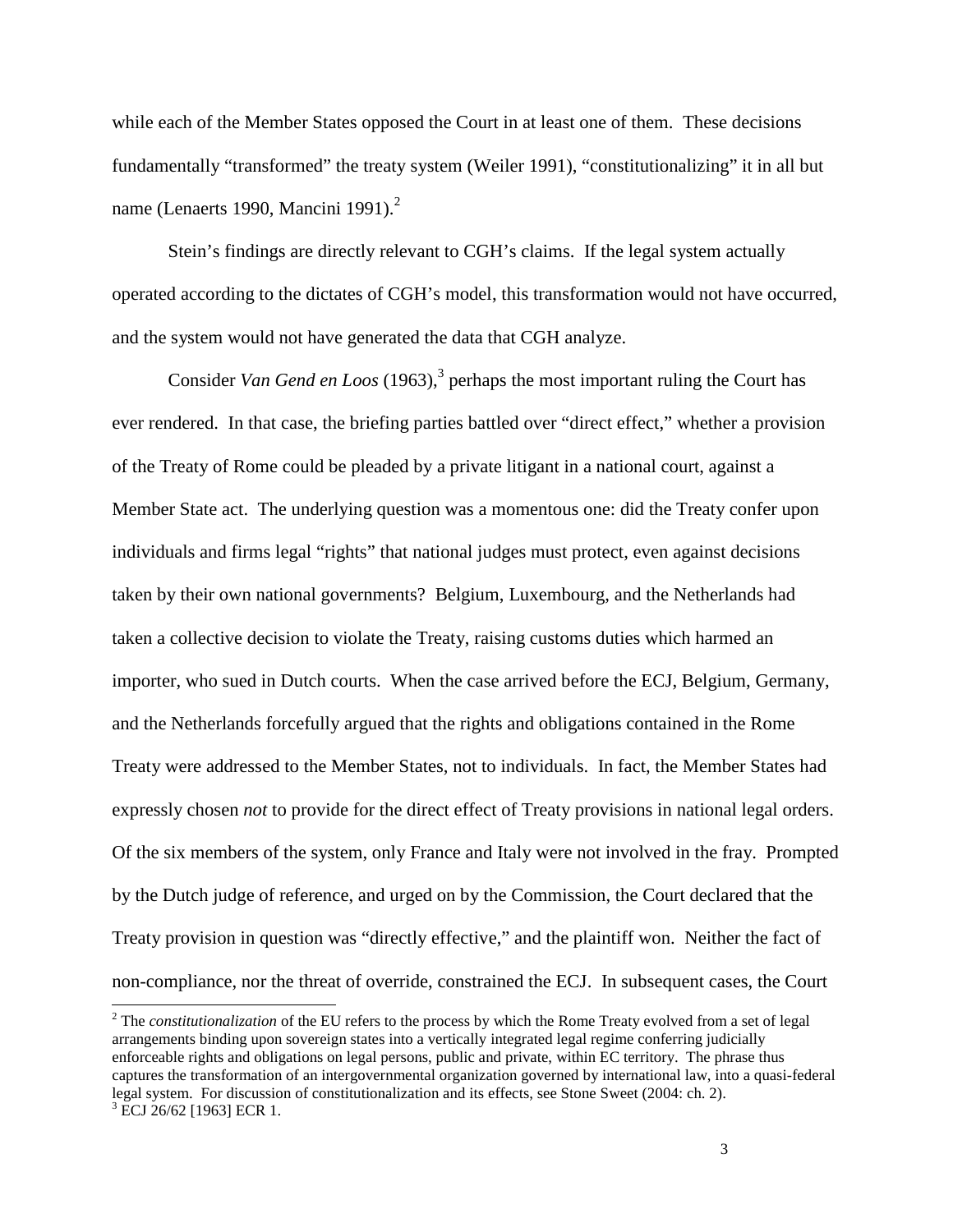extended the scope of its direct effect doctrines to cover a major class of EU statutes, called directives; and the ECJ announced and developed its supremacy doctrine, the rule that in *every* conflict between an EU legal norm and a national law or practice that arises before a national judge, the EU norm must prevail.<sup>4</sup>

Stein focused on the foundational cases, in part, because the Member States had chosen not to include a supremacy clause in the Treaty of Rome, nor had they provided for the direct effect of treaty provisions and directives. Yet, on the basis of the ECJ's positions on direct effect, supremacy, and other "constitutional" doctrines,<sup>5</sup> such as state liability (discussed below), the ECJ, national judges, and private litigants constructed a decentralized system for enforcing Member State compliance with EU law. As preliminary references from the national courts steadily rose under Article 267 (formerly Article 234, see Appendix), and then exploded, the ECJ found itself at the center of virtually every important policy question faced by the Member States. As has been well-documented, the Court has exercised decisive influence on the overall course of market and political integration, and on thousands of policy outcomes great and small.<sup>6</sup> Comparatively, the significance of the ECJ's impact on its legal and political environment rivals that of the world's most powerful national supreme, or constitutional, courts. The consolidation of supremacy and direct effect as an operative feature of the system is a *necessary* causal condition for all of this to happen. Thus, before moving on to more mundane matters, we repeat: CGH have chosen to study a legal system that developed through rulings that unambiguously count as evidence against their own theory, as CGH themselves have specified it in their hypotheses (discussed below).

<sup>&</sup>lt;sup>4</sup> According to the ECJ, once a European legal norm enters into force, it "renders automatically inapplicable any conflicting provision of … national law" (*Simmenthal*, ECJ 106/77, 1978), including national constitutional rules. <sup>5</sup> For a summary of the case law, see Stone Sweet (2004: 64-71).

 $6$  For a review of the scholarly literature on the impact of the ECJ on integration, EU policymaking, and national law and politics, see Stone Sweet (2010).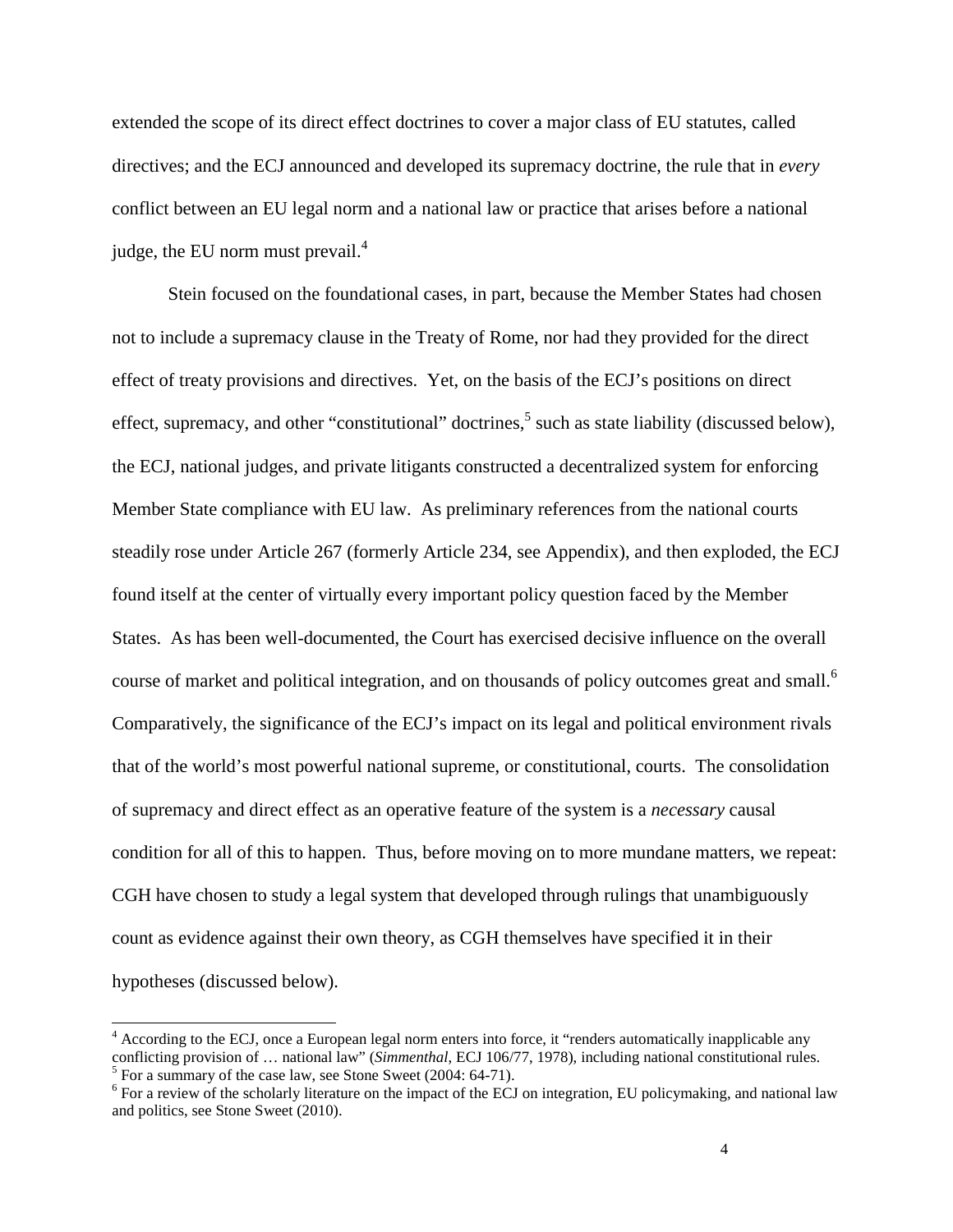In the 1990s, political scientists refined Stein's method, to make it more rigorous and amenable to quantitative analysis (beginning with Kilroy 1996; Stone Sweet and Caporaso 1998). Political scientists then began to apply it, relatively systematically (within legal-policy domains, comparatively across domains, and diachronically). By the time CGH began their research, the method they claim to have originated had become standard in the field; indeed, it had been deployed in the major projects that CGH explicitly criticize in their paper (e.g., Stone Sweet and Cichowski 2004; Stone Sweet 2004), and others they chose not to cite (e.g., Cichowski 1998, 2004, 2007; McCown 2003; Nykios 2003, 2006).

Against this backdrop, CGH make two extraordinary claims. First, CGH (2008: 436) assert that: "While previous works focus on quantitative trends in the types of cases heard by the Court and only consider cases arising from national courts through the preliminary ruling system, we analyze actual judicial decisions, and include both preliminary rulings and direct actions [infringement proceedings]." This statement is false. To take just one example, a book they cite, Stone Sweet (2004), reports comprehensive data on both enforcement actions under Article 258 (formerly Article 226, see Appendix), and preliminary references under Article 267, and the book examines the relationship between briefs and rulings for all major rulings discussed. Whereas all other scholars in the field have traced the impact of the Court's important holdings of non-compliance on future litigation, CGH do not analyze a single ruling, nor do they follow up on any ruling of non-compliance issued by the Court.

Second, CGH claim that their research design "avoids" an endemic inference problem, one of "observational equivalence," which has rendered all previous efforts to test the impact of Member State briefs on ECJ rulings "uninformative" (436). At no point do CGH actually discuss how this problem has afflicted any specific piece of published research, with what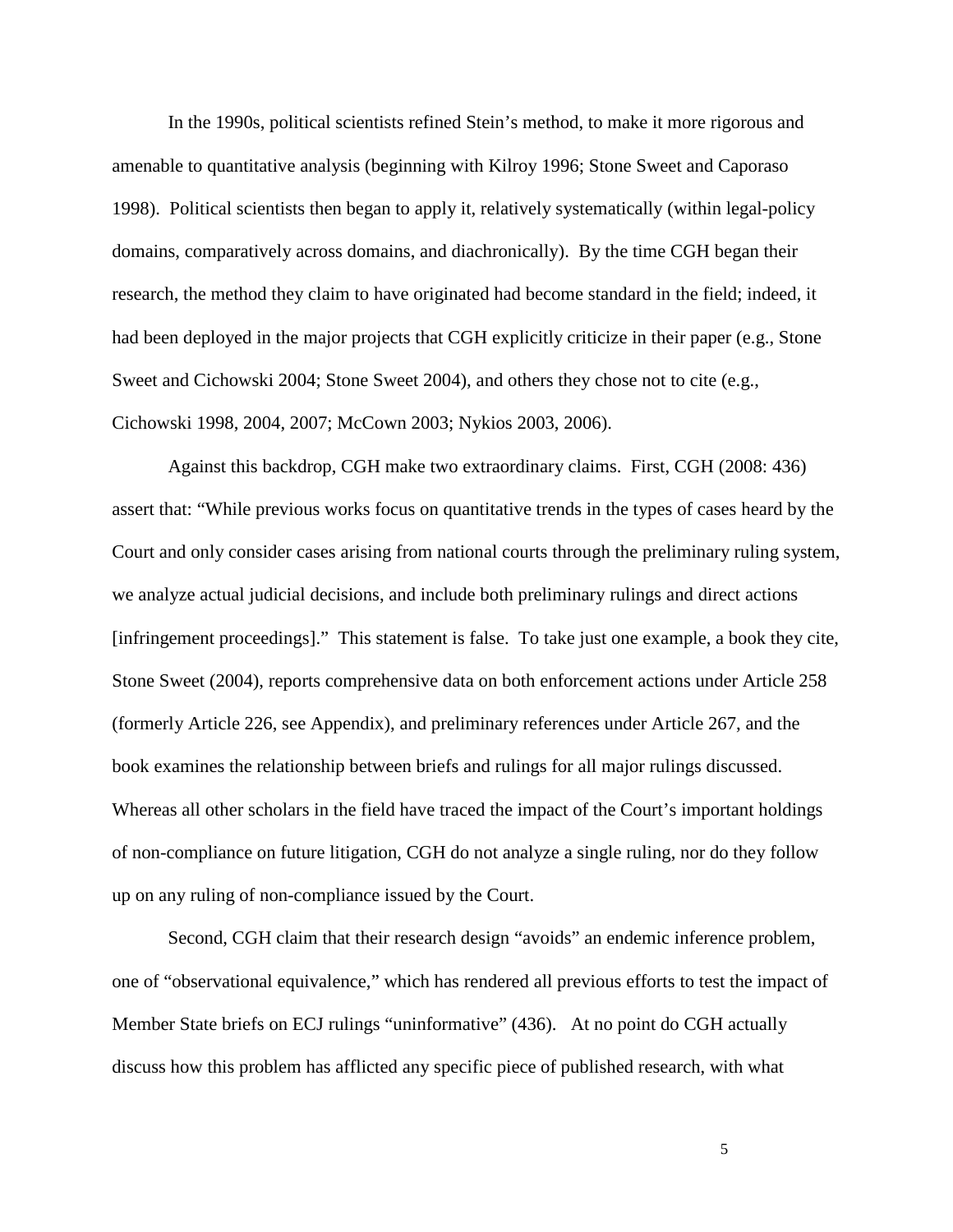detrimental effects on findings. Instead, they confabulate (436): "Some scholars argue that observing governments taken to court regularly, ruled against regularly, and complying regularly is *prima facie* evidence that governments are constrained to obey adverse court rulings." To our knowledge, *no scholar has ever argued this position* (a ridiculous one), other than CGH's opponent: Professor Strawman. In the studies of the EU's legal system CGH cite to dismiss, the question of whether Member States comply with EU law and ECJ rulings is *always* treated as one of the crucial empirical questions, not least, because non-compliance is likely to activate the legal system. Yet, in contrast to prior research on their topic, CGH themselves *never* examine why or what happens when Member States choose not to comply, and they *never* analyze the effects of the Court's findings of Member State non-compliance on subsequent choices.

What is CGH's method for resolving the inference problems that have bedeviled Professor Strawman?<sup>7</sup> They collect and analyze data on the relationship between observations and outcomes for each legal question raised in cases that result in a final dispositive ruling by the Court. The authors write:

[W]e develop a novel measurement strategy for coding court decisions. Decisions by the ECJ … often consist of multiple legal issues over which the court may not always favor the same side. Summarizing the decision as pro-plaintiff or pro-defendant, which is common practice, therefore ignores potentially important variation in court behavior and, at a minimum, introduces measurement error. We avoid this problem by creating a dataset of decisions on within-case legal issues rather than cases themselves (CGH 436).

<sup>&</sup>lt;sup>7</sup> "This study will provide the first discriminating test of member-state government influence that avoids this observational equivalence problem" (CGH 436).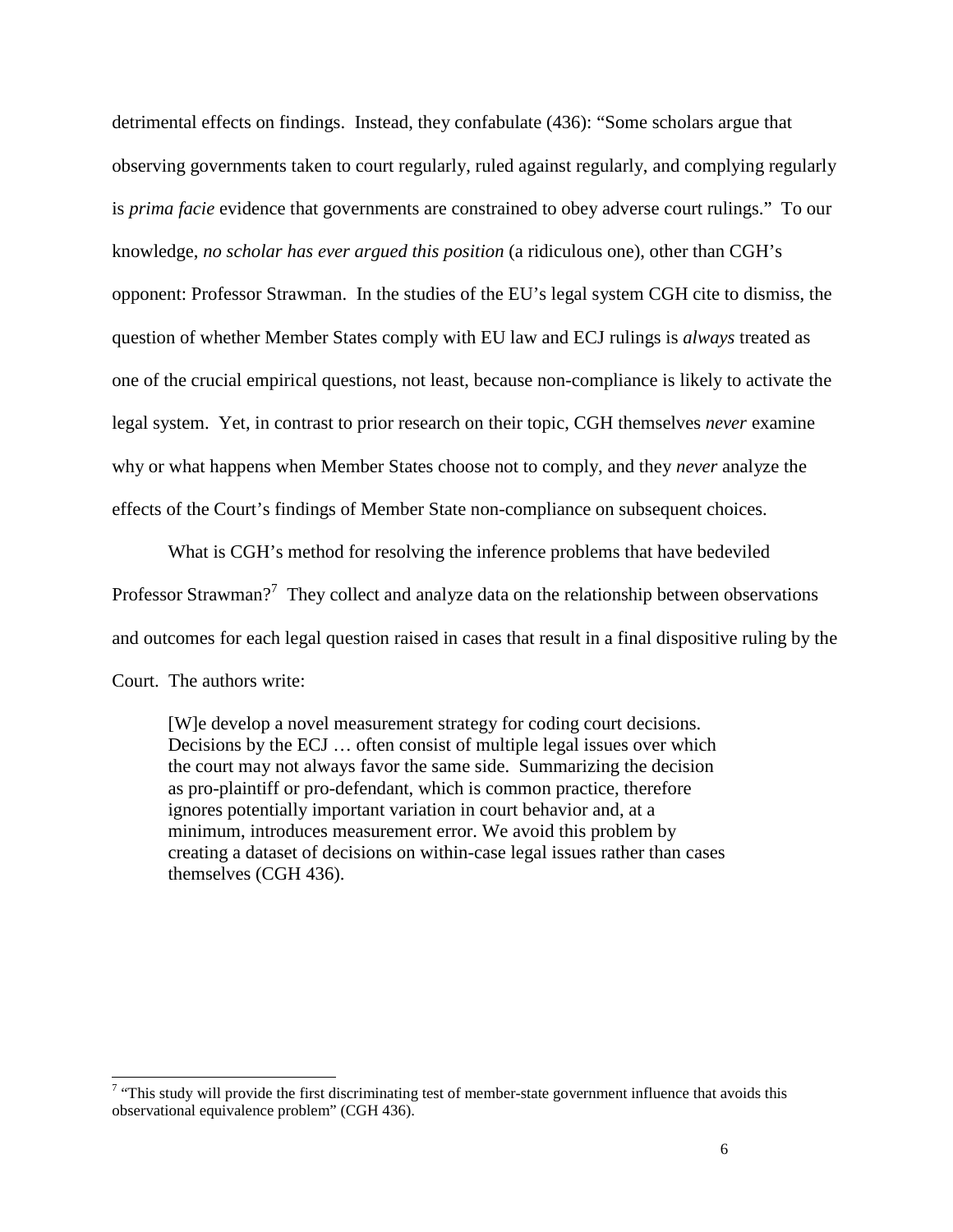If this passage accurately describes their method, then CGH's approach to the Court's rulings adds nothing new to the basic method employed by every scholar who has engaged in serious empirical research on CGH's topic since Stein.<sup>8</sup>

In fact, it is standard practice in this field of research for scholars to analyze the Court's position on each legal question briefed by a Member State and the Commission, in each ruling analyzed. For Article 267 preliminary rulings, the analyst will also note which party is likely to prevail before the national judge, where it is possible to make that determination. This "issueby-issue" approach is all but required given the nature of the Court's decision-making under Article 267. In important Article 267 cases, the national judge of reference typically asks the Court to answer multiple legal questions. In its responses to these questions, the ECJ at times makes it clear which party in the dispute ought to prevail, given the facts and the ECJ's interpretation of the applicable EU law; other times, the ECJ provides the interpretation but leaves to the national judge to decide how to apply it; in some cases, the ECJ reformulates one or more of the questions, or answers some but not all questions, and so on. Often enough to matter a great deal, the question of which party actually wins or loses is less important than how the Court interprets the law, in so far as such interpretation will determine how the system operates, or the law develops, in the future.

Consider another momentous preliminary ruling,  $Costa(1964)$ .<sup>9</sup> The significance of the decision for the development of the system is not that the plaintiff, Mr. Costa, "lost," or that the defendant, the Italian national gas company, "won," though the ECJ dismissed the claim alleging Italian non-compliance. Rather, the Court used the dispute to announce its doctrine of

<sup>&</sup>lt;sup>8</sup> We also reviewed the author's coding protocol and found nothing novel in their approach to rulings, beyond the fact that CGH only code arguments as supporting or opposing a plaintiff. The practice will routinely miss much of importance in ECJ rulings.

<sup>&</sup>lt;sup>9</sup> ECJ 6/64 [1964] ECR 585.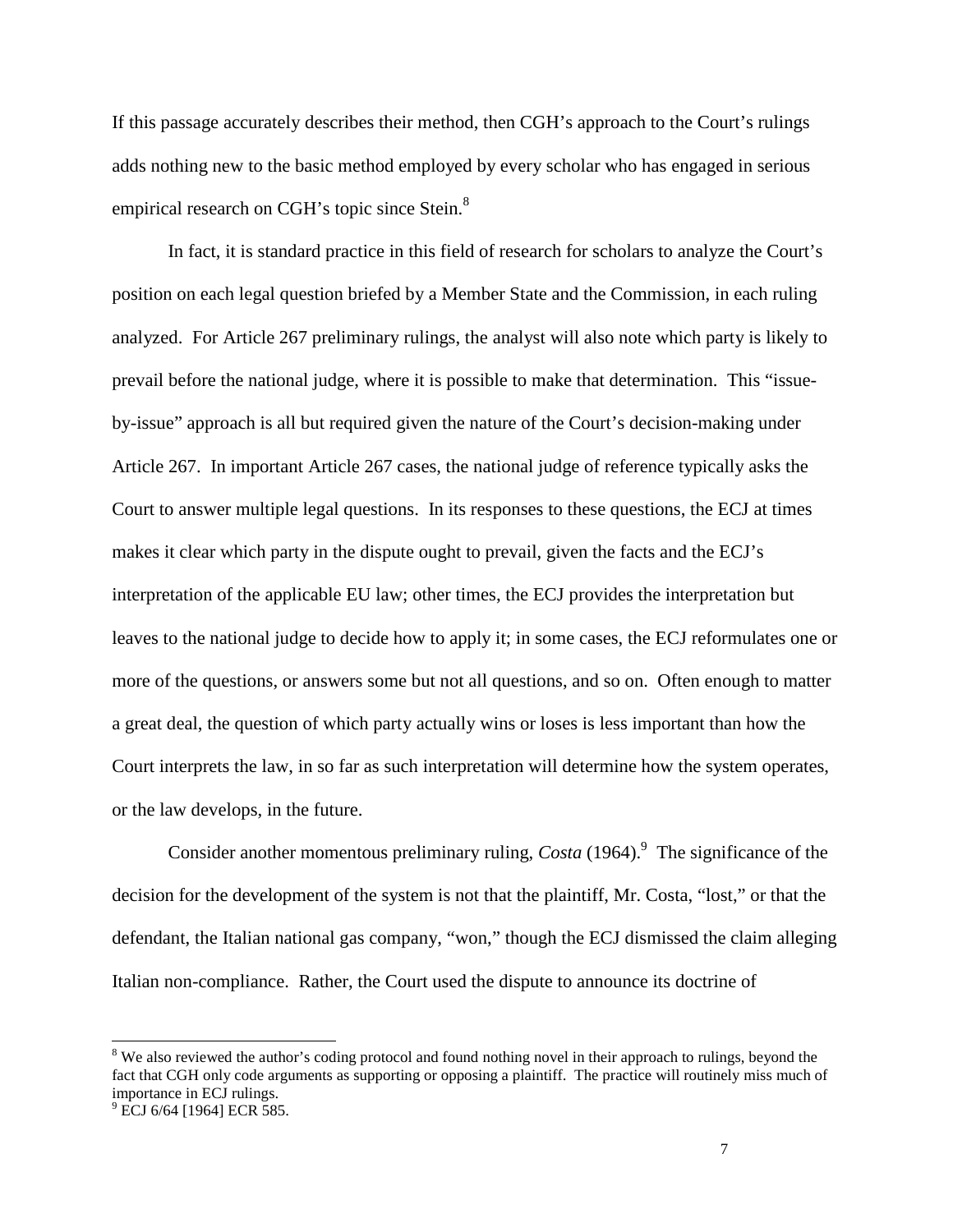supremacy, which Italy had opposed in its brief. Any analyst who would read this case and then note only that the plaintiff "lost," would miss the Treaty of Rome's *Marbury v. Madison*. <sup>10</sup> Yet, CGH claim, that is how everyone in the field analyzed ECJ rulings prior to their arrival on the scene. In fact, every litigator of EU law, every legal specialist employed in an EU organ or Member State agency, and every legal scholar and social scientist who examines the ECJ's case law for research purposes, analyzes preliminary rulings issue-by-issue. There is simply no other way to understand them. The practice comes naturally: the Court itself organizes its Article 267 judgments on a question-by-question basis.

It is true that CGH select their cases differently. Whereas others (e.g., Stone Sweet 2004) analyzed all of the rulings rendered in multiple domains of EU law and policy, CGH examine all of the rulings rendered in a specific time frame. CGH do not give us any reason to think that this difference should matter and, in fact, it does not matter, as we will show. The novelty of CGH's article, it turns out, lies entirely in the claim that their analysis shows that the ECJ and the legal system are *systematically* constrained by two mechanisms: the threat of override, and the threat of non-compliance.

There is broad scholarly consensus today on the view that the ECJ has been an important force, in part, because its pro-integrative rulings are effectively insulated from Member State override (e.g., Alter 2008, 2009; Cichowski 2004, 2007; Pollack 2003; Stone Sweet and Caporaso 1998; Stone Sweet 2004; Tallberg 2000, 2002).<sup>11</sup> The underlying rationale is straightforward: on virtually any controversial issue on which the Court will take a legal position, the Member States themselves are likely to be divided; one cannot expect them to be

<sup>10</sup> *Marbury v. Madison*. 5 U.S. 137 (1803). The importance of *Marbury* famously lies not in who won or lost (the Court's ruling on the point is a lesson in judicial deference), but in Marshall's assertion that the power of constitutional judicial review inheres in the grant of judicial authority under Article III of the Constitution.

<sup>&</sup>lt;sup>11</sup> To our knowledge, apart from CGH, no one since Garrett (1993, 1995) and Garrett, Kelemen, and Schultz (1998) have argued that the threat of override is credible and has had a systemic impact on the ECJ's rulings.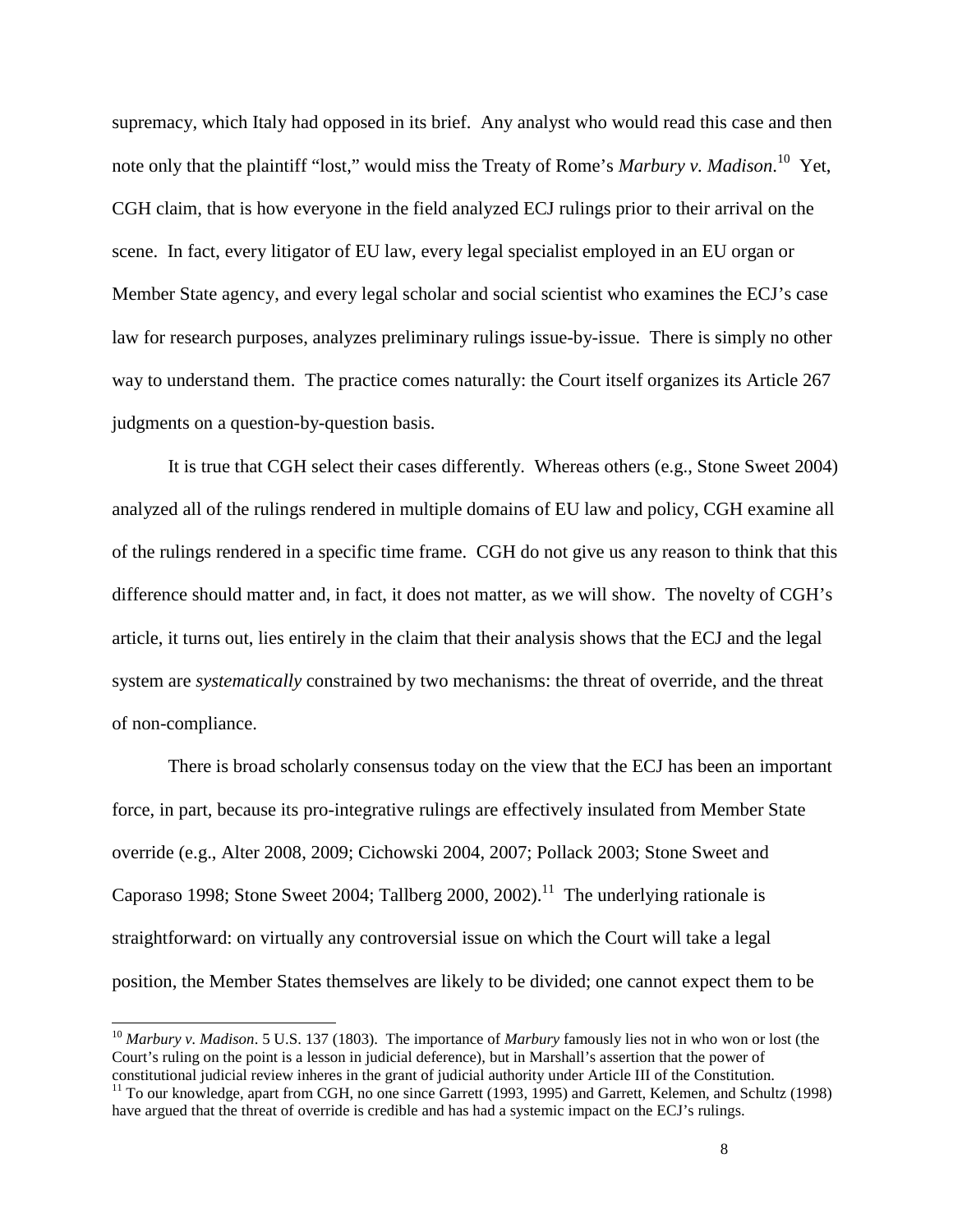able to muster the necessary Unanimity required to overturn major rulings. In a less important number of cases in the CGH data set, the decision-rule governing override is a Qualified Majority [QM], which CGH (440) operationalize as 70% of the weighted votes in the Council of Ministers. Although CGH do not inform readers of this fact, there is not one important case of override in the history of adjudication under the Treaty of Rome.

There is also strong scholarly support for the view that the Court is not constrained, in any systematic sense, by the threat of Member State non-compliance. The reason, again, is straightforward. The EU's legal system is organized to deal with non-compliance: Member State non-compliance will generate legal actions and non-compliance with any important ECJ ruling will generate new litigation, and new findings of non-compliance. Note that this last statement does not reproduce Professor Strawman's position: to state that the EU's legal system processes non-compliance cases routinely and effectively, which it does, is not to assert that "governments are constrained to obey adverse court rulings"; the latter statement raises a *separate* empirical question which CGH, unlike everyone else in the field, choose not to study.

### **The Hypotheses**

CGH do not actually design their research to test the robustness of the threat of override, or the threat of non-compliance, as constraints on the ECJ's decision-making.

Let us begin with the override mechanism, represented by Hypothesis 1: "The more credible the threat of override … the more likely the court is to rule in favor of the governments' favored position" (CGH 439). So far, so good. CGH further suggest, reasonably, that "the threat of legislative override increases with the likelihood that a sufficiently large coalition of member states would pursue legislation or treaty revision in response to an ECJ ruling" (440). They then load the dice in favor of their preferred position – that the threat of override is a credible one –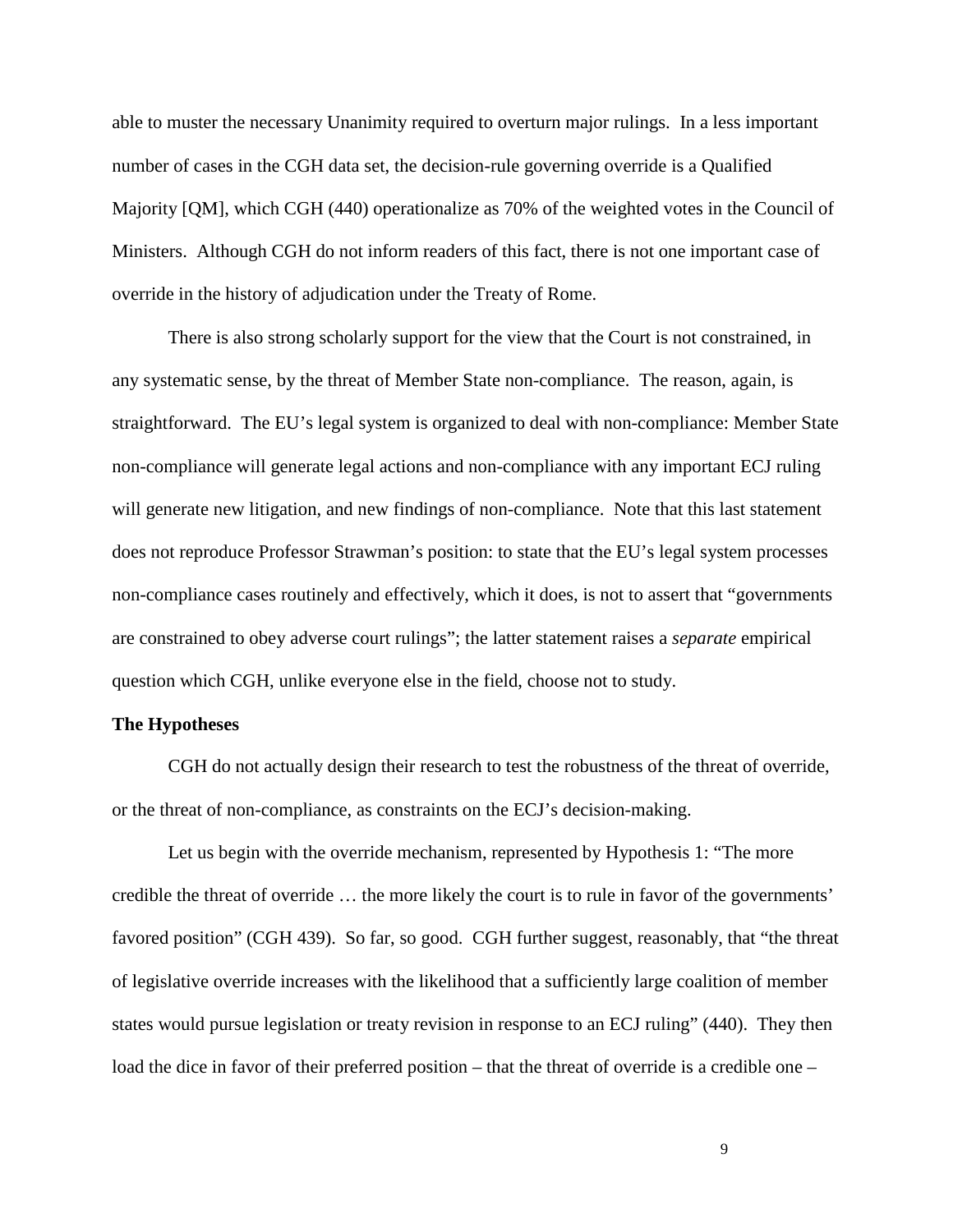stipulating that the decision-rule governing override will always be QM. They justify this claim as follows (440): "Unfortunately, we cannot easily distinguish which legal issues can be overridden by QM and which require unanimity support. Because the [QM] rule has become increasingly the norm since the Single European Act in 1987, we report results where the net observations are weighted by the share of Council votes." In fact, the information needed to determine the override rule is easily obtained from reading the case; each ruling highlights, upfront, what EU law has been invoked by the parties.<sup>12</sup> We examined every Article 258 ruling, and every Article 267 ruling in which at least one Member State filed observations; we found that, for over 90% of these judgments, the override rule is Unanimity, not  $QM$ <sup>13</sup>. In any event, CGH do not describe a single case in which a threat of override was actually made; nor they do theorize or stipulate a threshold point at which the threat of override could be said, implicitly, to have been made; nor do they provide even a "stylized" example of how their mechanism would work. These omissions are indefensible. Instead, CGH (436) declare that, through some (unexplained) process of "log-rolling,"<sup>14</sup> any Member State, or set of Member States, can "cobble together" the necessary votes to override an unwanted ECJ decision, so long as the net weight of observations filed in support of a defendant Member State is greater than zero.

With respect to non-compliance, CGH (439) propose Hypothesis 2: "The more opposition a litigant government has from other member-state governments, the more likely the

 $12$  In their coding protocol, CGH state that they would code the "legal basis" of the EU law being adjudicated by the Court. If so, then they have all the information required, since the legal basis determines the override rule.  $13$  The result is not surprising. The Unanimity override rule governs: all rulings that apply the Treaty of Rome [now the Treaty on the Functioning of the EU], including all cases in the domains of free movement of goods, services, and workers, anti-trust, and every legal basis dispute under Article 263; all rulings that concern EU legislation adopted under unanimity rules, the vast majority of statutes litigated in CGH's data set; all rulings pursuant to Article 267 preliminary questions related to direct effect, supremacy, remedies, and fundamental rights (all of which flow from either the Treaty or the general principles that have the same status as treaty law); and more.

<sup>&</sup>lt;sup>14</sup> The only passage wherein CGH discuss log-rolling is the following: "Override requires a government, or set of governments, opposed to the Court's preferred ruling to cobble together a logroll. Further, protocols can ease the logrolling process in treaty revision" (CGH 2008: 436).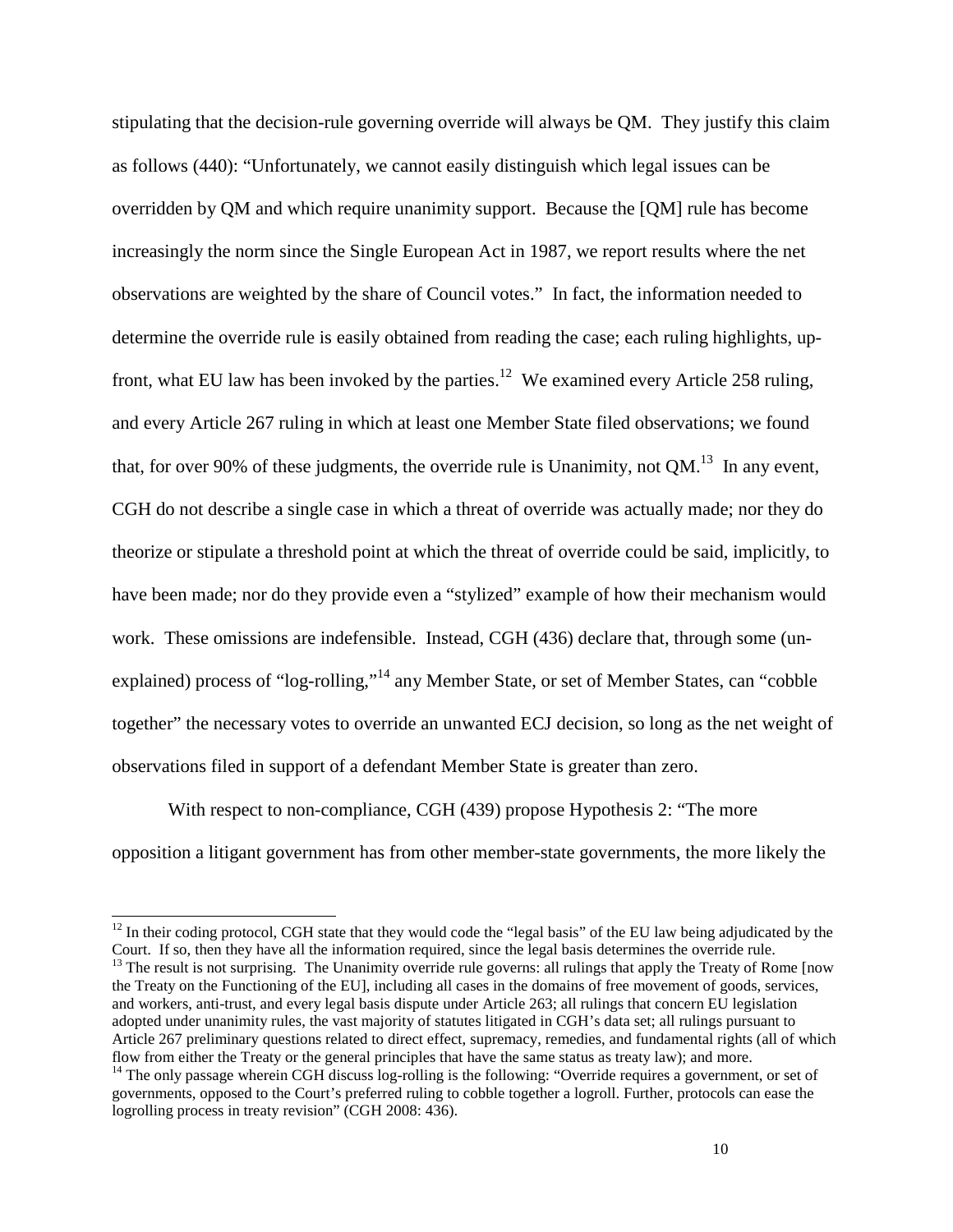court is to rule against that litigant government." Note that Hypothesis 2 focuses attention on situations in which at least one non-litigating Member State *encourages* the Court to punish a defendant Member State – the logic of the mechanism is *permissive* not *constraining*. In their discussion, CGH do not help us to identify, or to understand what happens, when a threat of noncompliance is actually made. Instead, CGH assume that the threat of non-compliance is inherent *in every case*, and that the threat will *in every case* constrain the ECJ except when the Court is supported by the non-defendant Member States. "If governments have the ability to ignore adverse rulings," CGH (439) declare, "the Court can only expect compliance with its rulings when nonlitigating governments are willing to punish the defecting government for noncompliance."

In their discussion of Hypothesis 2, CGH (439) elaborate a model of the EU's legal system in which the Member States, not the Court, constitute the EU's authoritative third-party dispute resolver,  $^{15}$  though the Treaty says no such thing. Scripted as a servile agent of the Member States, the Court simply ratifies decisions already taken by them. In this discussion, CGH (439) focus exclusively on the cost entailed by a Member State in complying with the Court's decisions, while ignoring other relevant costs, including the cost of subsequent litigation, and a subsequent finding of non-compliance. Further, CGH pretend that the Commission, private litigants, and national judges do not exist, despite the fact that these actors are crucial to how the system operates, and the fact that their activities are directly relevant to the costs of noncompliance. We reject this model of the system.<sup>16</sup>

<sup>&</sup>lt;sup>15</sup> "[T]he credibility of a litigant member state's threat of noncompliance should weaken as the likelihood of thirdparty (i.e., other member states) enforcement increases. And this implies that, if the Court values compliance with its rulings, the likelihood that the Court rules against the litigant government position will depend on the likelihood of this third-party enforcement" (CGH 2008: 439).

<sup>&</sup>lt;sup>16</sup> If the legal system worked as the authors theorize, one might expect the Member States to sue one another for non-compliance under Article 259 TFEU (ex-Article 170 and ex-Article 227 TEC), which is designed for that a purpose. In the period covered by CGH, however, the ECJ did not render a single ruling pursuant to an Article 259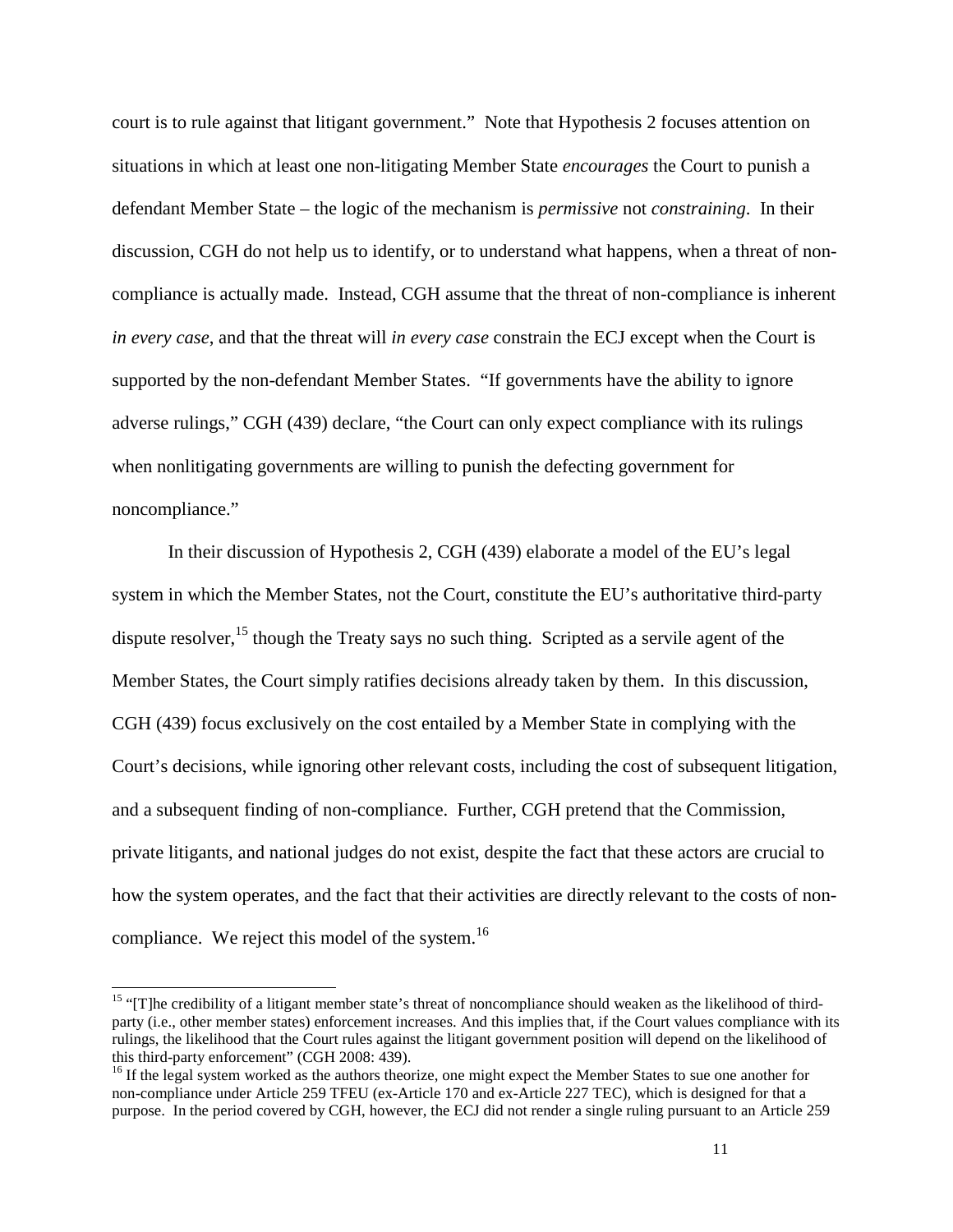In any event, CGH have no intention of testing whether threats of override or noncompliance constrain the Court. With respect to override, they operationalize Hypothesis 1 so as to make it virtually identical to Hypothesis 2. CGH write:

For treaty revision and legislation requiring unanimity, the override only succeeds if all governments support the action. Thus, for overrides requiring unanimity, we expect that as the net number of member-state observations in favor of the plaintiff (defendant) increases, the likelihood that the Court rules for the plaintiff (defendant) increases (440).

The first sentence in this quote relates to override (though CGH immediately tell readers that they will assume that QM governs override in all cases); but the second sentence does not follow logically from the first. Through this trick – which drives much of their analysis and findings – CGH will count as evidence in support of Hypothesis 1 any instance in which the Court rules in favor of a plaintiff when that ruling is congruent with the net weight of Member State observations in favor of a plaintiff (even if only one Member State weighs in, and the override rule is Unanimity); and they will count as evidence in support of Hypothesis 2 any instance in which the Court rules against a defendant Member State when that ruling is congruent with the net weight of Member State observations against that defendant. Thus, both Hypothesis 1 and Hypothesis 2 end up testing the same relationships among variables, on precisely the same  $data.<sup>17</sup>$ 

Without comment, CGH also include, in testing both Hypothesis 1 and 2, data from every Article 263 case in their data set. Article 263 annulment actions (see Appendix) can *only* be brought against EU organs: in such litigation, Member States can *never* be defendants. Thus, in order to test their hypothesis concerning Member State non-compliance, *CGH include data* 

suit. To date, there have only been three such rulings.

<sup>&</sup>lt;sup>17</sup> Compare Hypothesis 2 ("The more opposition a litigant government has from other member-state governments, the more likely the court is to rule against that litigant government") with CGH's operationalization of Hypothesis 1 ("as the net number of member-state observations in favor of the plaintiff (defendant) increases, the likelihood that the Court rules for the plaintiff (defendant) increases").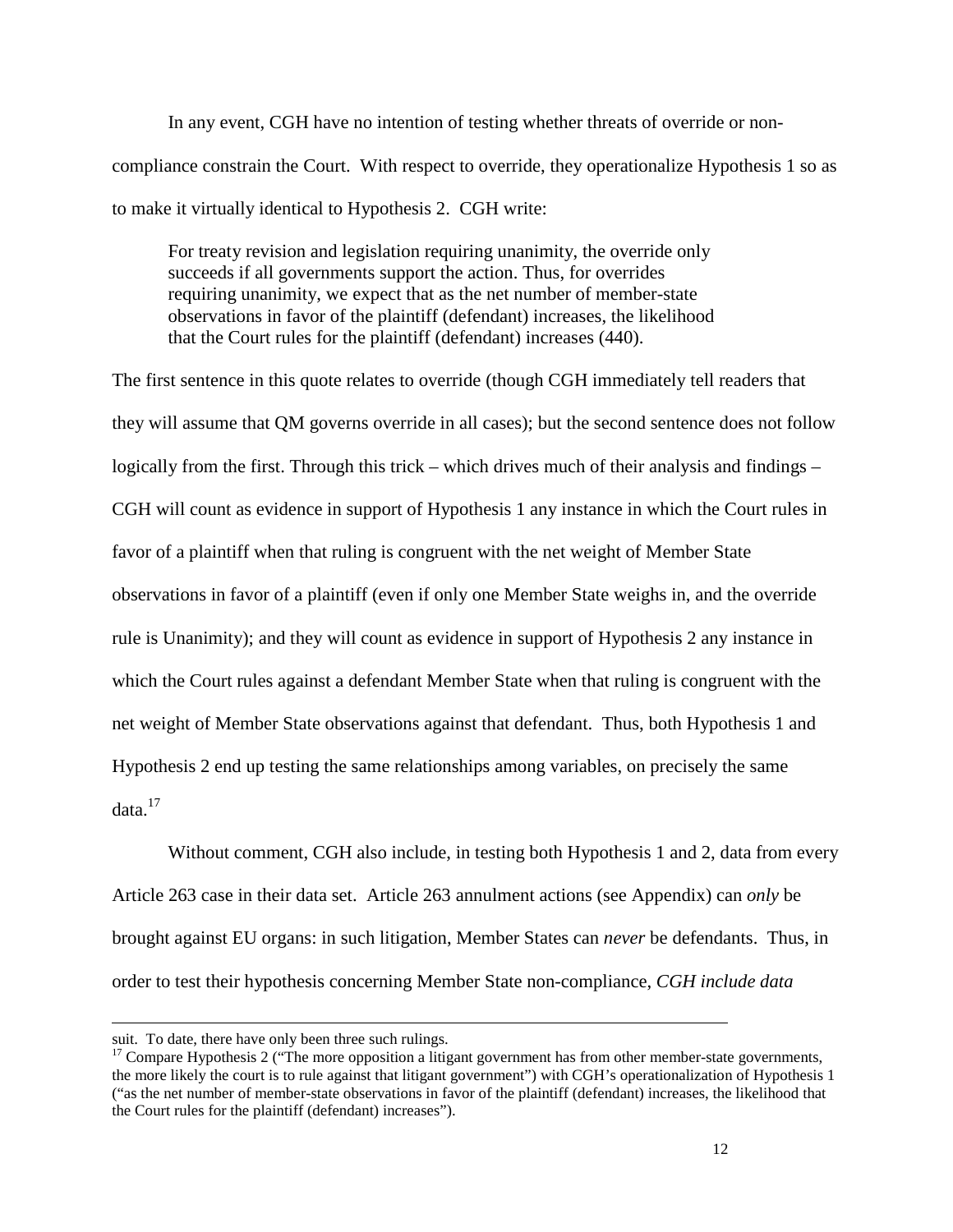*drawn from 593 rulings and 662 legal questions in which Member State non-compliance can never be an issue*. 18

# **II. ANALYSIS (1): THE BRIEF FOR OVERRIDE AND NON-COMPLIANCE**

In their paper, CGH withheld the most important descriptive statistics that would allow readers, including specialists in the field,  $19$  to evaluate their claims. Despite repeated requests, the authors refused to provide the basic data on which *all* of their analyses are based: information on which Member States filed observations, concerning which legal questions, in which rulings, in support of which party.<sup>20</sup> Instead, CGH sent us aggregate data that they had processed to produce their findings; these data, included case numbers, net weights of observations (without codes for the Member States) on (unidentified) legal questions,  $^{21}$  and binary codings of the ECJ's rulings. Although the ECJ numbers the legal questions it answers in its Article 267 rulings, CGH chose not to do so, making it impossible for the analyst to decipher how CGH coded the net weight of Member State observations on any question.<sup>22</sup> Nonetheless, on the basis of these case numbers, we gathered information that CGH chose not to disclose to readers or to us. Further, we analyzed CGH's own aggregate data, in order to assess their broader theoretical claims. We report our findings here.

#### **Quantitative Analysis**

 $\overline{a}$ 

Article 258 infringement proceedings are brought by the Commission against a Member State for alleged non-compliance with EU law (Appendix). These suits constitute the set of

<sup>&</sup>lt;sup>18</sup> Member States filed observations in just 8.8% (58/662) of the legal questions raised in these rulings.

<sup>&</sup>lt;sup>19</sup> After reading CGH's paper, we could not determine if or how their data analysis produced evidence in support of the claims made, which prompted this response.

<sup>&</sup>lt;sup>20</sup> CGH's research project was funded by a National Science Foundation grant, which requires recipients to share data collected.

 $21$  In a ruling in which there is more than one legal question raised, there is no way for the analyst to identify one legal question from another. In those cases in which the Member States and the Commission briefed, and the Court decided, more questions than CGH identify and code, it is impossible to know which questions CGH left out.

 $^{22}$  CGH do not provide a key to how they have weighted each Member State, a problem given that CGH give different weights to the same Member State in different cases, presumably due to the effects of enlargement.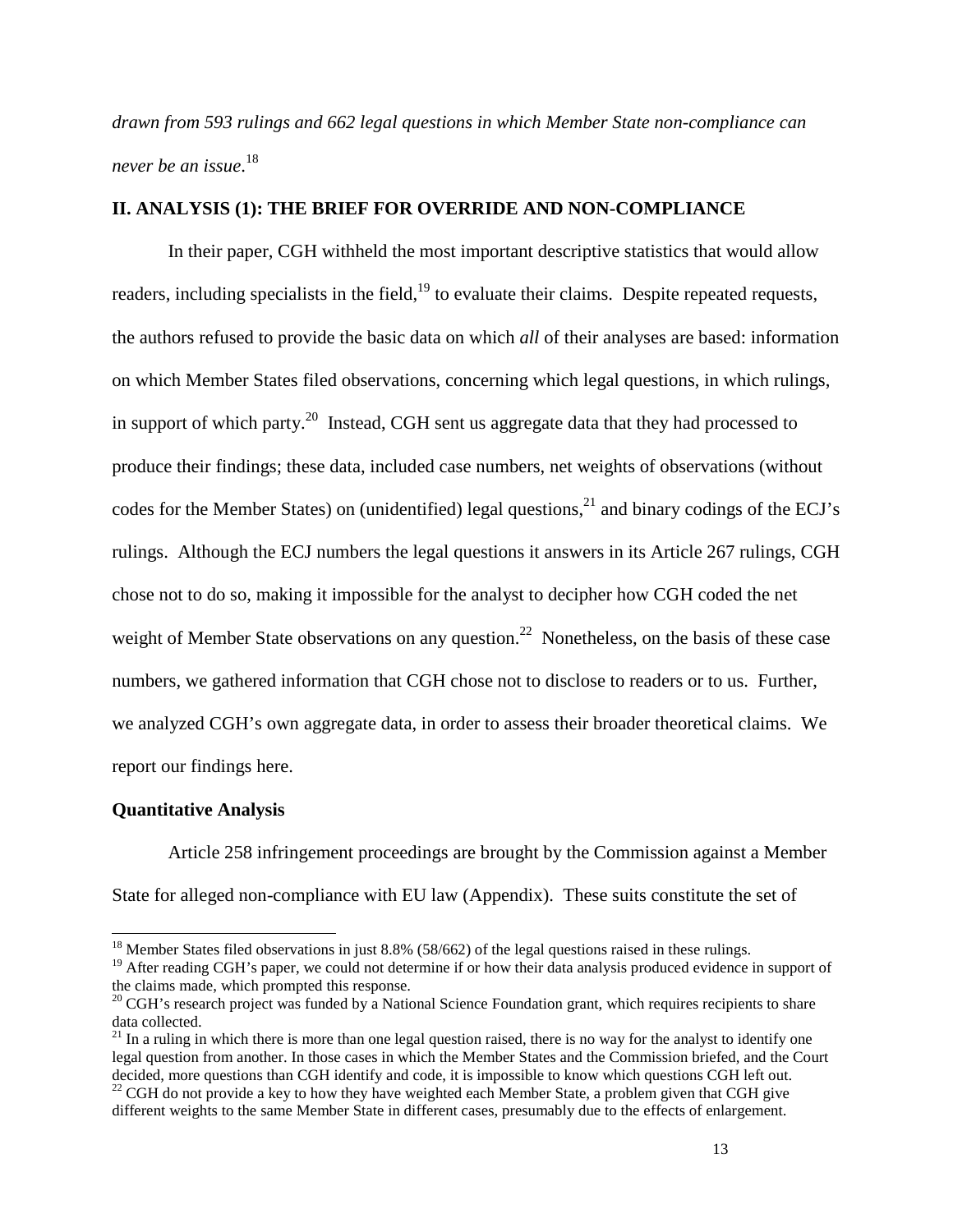cases that are directly relevant to the question of whether the threats of non-compliance and override constrain the legal system. We read and coded all of these cases. Adjusting for errors,<sup>23</sup> we believe that there are 444 such rulings in the CGH data set. The Member States filed zero observations (or did not take a weighted position) in 93.5% (415/444) of these rulings, more than 90% of which the Commission won. Thus, the Member States are only occasional participants in the only legal procedure specifically designed to deal with Member State non-compliance with EU law.

Twelve of these rulings concerned cases brought by the Commission for failure on the part of the Member State to comply with a *prior* Article 258 ruling, and the defendant Member State lost them all. These 12 cases are relevant to CGH's assumptions about the costs of noncompliance. Although, neither the Commission nor the Court nor Professor Strawman can force a Member State "to obey adverse rulings" (CGH 436), actual choices on the part of a Member State not to comply with EU law, or the Court's rulings, do not paralyze the system. Rather, non-compliance generates more litigation and more rulings of non-compliance.

In only 29 Article 258 rulings (6.5%), did the Member States register a weighted position;<sup>24</sup> in all 29, we found that the override rule was Unanimity, *not* QM. In only 15 rulings did a net weight of observations favor the defendant Member State. The distribution is as follows: in 1 case, 3 Member States supported the defendant; in 4 cases, two did so; and in the remaining 10 cases, one supported the defendant. Thus, in the paltry 3.4% of cases in which

 $^{23}$  At least two rulings were erroneously coded as Article 258 enforcement actions (320/95 is a preliminary ruling; 129/86 is an annulment action). The data sets are riddled with errors (documentation upon request), one of which is systematic and deserves mention. The coders did not code the number of issues in Article 258 infringement proceedings consistently, even in similar cases. We decided that the best way to handle this problem would be to treat all Article 258 rulings as involving a single legal question: compliance or non-compliance. Unfortunately, to do so does violence to the richness of many important rulings, such as *Leybucht Dykes* (discussed below).

 $^{24}$  CGH's data set contains 17 such cases, but two rulings (141/87 and 137/96) were coded erroneously, since in fact no Member State filed a brief in either. We attached these rulings to the list of cases in which CGH report a weighted score of zero, for the purposes of the analysis here.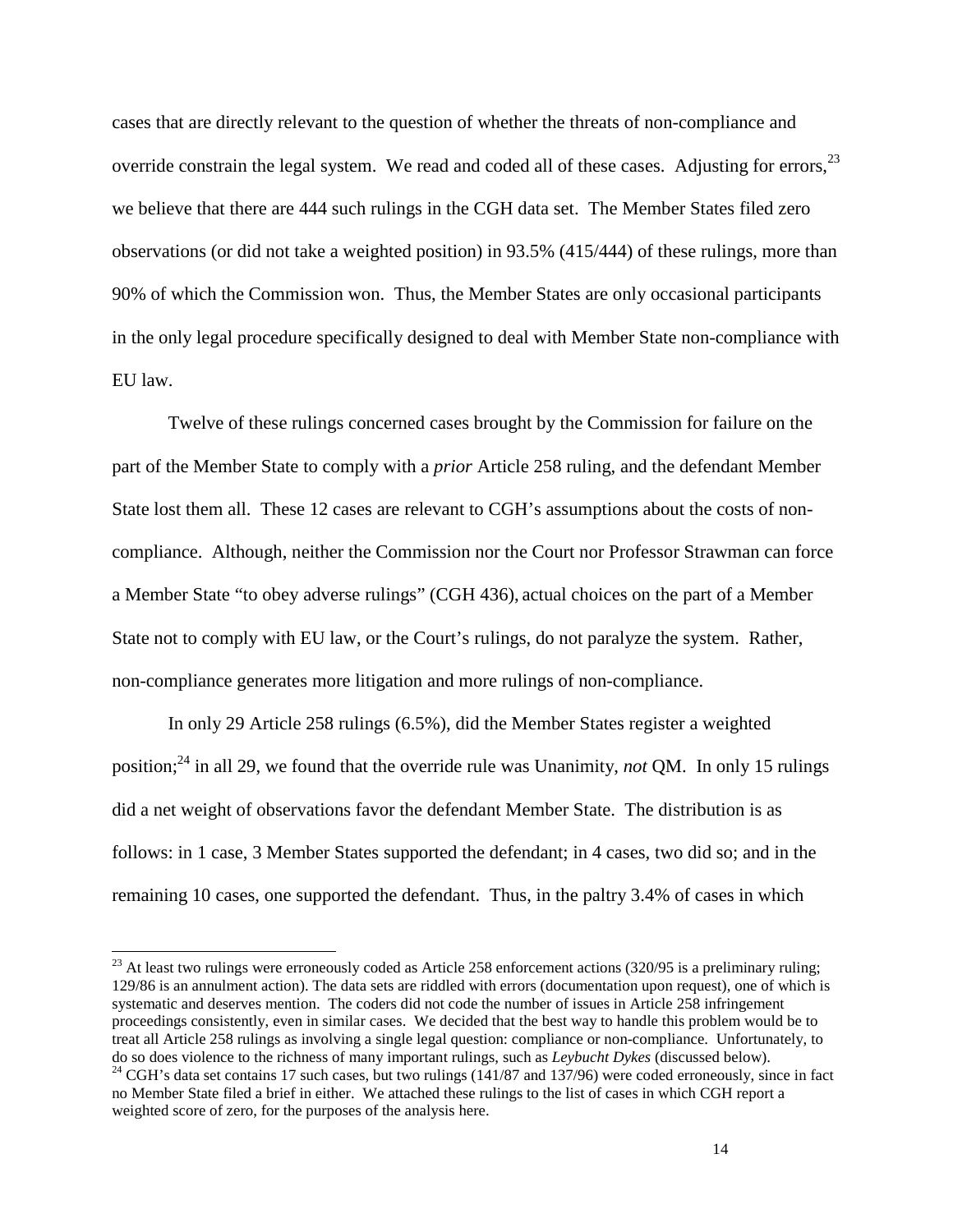Member State non-compliance was the issue and override was on the table, the mean weighted position of Member States (as coded by CGH) in support of the defendant Member State is 12.6% of the vote under QM procedures, whereas 100% would be necessary to override.

CGH (438) state that "threats of override are potentially credible whenever a government, or set of governments, can produce a coalition sufficient to override the Court's decision." We agree. The data, however, show that in not one of these cases does a coalition of Member States supporting a defendant exceed 25% of the short-end of Unanimity (12 votes). With respect to outcomes, of the 15 rulings in which the Commission's arguments are pitted against the net weighted position of the Member States in support of the defendant Member State, the Commission wins a majority (8/15)! The data confirm what we knew: the threat of override does not constrain the Court, because it is not a credible threat. Outcomes are also broadly consistent with the findings of prior studies.<sup>25</sup> Curiously, these data were not reported by CGH in their article.

We now turn to CGH's data on Article 267 activity, in which the Court responds to questions referred by national judges. CGH code 2,048 legal questions answered in 1209 rulings.<sup>26</sup> In the *majority* of legal questions raised (1122/2048), no Member States files a brief, or the net weighted score is zero. There are, in fact, only 6 rulings in which Member States took a net weighted position against the plaintiff-individual that reaches at least 50% of a vote under

<sup>&</sup>lt;sup>25</sup> Börzel, Hofman, and Panke (2008) collected comprehensive data on Article 258 actions and outcomes for the 1978-99 period, a time-frame that subsumes CGH's data. They report that the Commission brought more than 5,000 proceedings against the Member States; the vast majority of which were settled before being referred to the ECJ after the defendant agreed to change its law or practices. The Commission referred to the Court one-third of all cases  $(n=1,646)$ , leading to a final ECJ judgment in slightly less than half of these  $(n=808)$ . The ECJ found against the Member States in 95% of its Article 258 rulings (which is one reason why the settlement regime is so effective). In "about 100 cases," the Commission brought a second action after the defendant Member State failed to comply with the ECJ's ruling. These cases either were then settled to the Commission's satisfaction, or the ECJ found against the MS a second time. Stone Sweet (2004) reports similar results for rulings pursuant to all Article 258 actions against Member States in multiple domains of law.

<sup>&</sup>lt;sup>26</sup> We eliminate from our analysis, as CGH do, rulings that CGH code as missing data.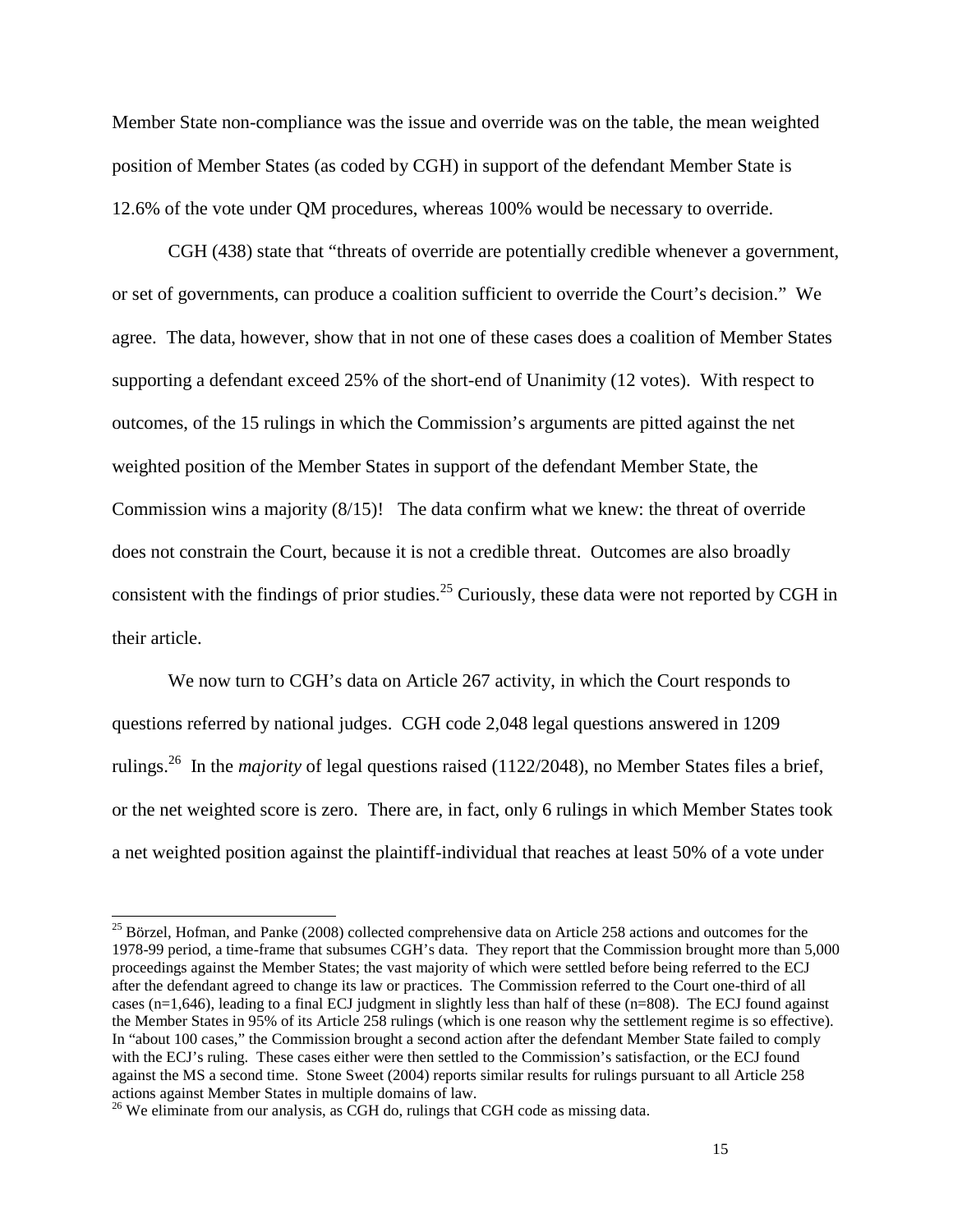the QM procedure (the plaintiff "wins" in three of these cases, and "loses" in three). In all of these cases, the rule governing override was Unanimity, not QM. In only one Article 234 ruling (of 1209), does a coalition of Member States reach as many as 6 of the 12-15 Unanimity votes necessary to override the Court during the period in question. CGH do not report these data

Now let's consider CGH's data as a whole. Figure 1 depicts the distribution of values on the CGH's main independent variable: Member State briefs weighted as a function of their share of votes in the Council of Ministers under QM voting procedures. In more than two-thirds of all issues coded, the Member States do not weigh in at all. In 11.8% of the legal questions in the data set (375/3176), CGH code the Member States as taking a position in favor of the plaintiff. The mean average score in such cases is 14.4% of a QM in the Council, slightly more than one Member State on the order of France, Germany, or the UK. In 20.3% of the legal questions in the data set, CGH code the Member States as taking a position in favor of the defendant, the mean score of which is 15.1% of a QM vote, again, far short of the combined votes of even two important Member States. As figure 1 makes clear, the Member States do not come close to reaching a QM, let alone Unanimity, in any systematically-meaningful way. As CGH themselves argue (338), if the threat of override is not credible, it cannot constrain the ECJ. CGH's claim to the contrary is therefore inexplicable.

### ---- Figure 1 here -----

What did CGH find that led them, somehow, to over-claim so much? Their broad claims are based on one narrow finding<sup>27</sup>: when the Member States weigh in on an issue, the ECJ will, more often than not, decide the question in ways that are congruent with that weighting. When the Member States side with the plaintiff (n=375, typically, urging the Court to find against laws

 $27$  The numbers may provide a clue as to why CGH did not design their data analysis to test directly the threat of either override or non-compliance. Instead, their hypotheses (see footnote 17) appear to be carefully tailored to fit this finding.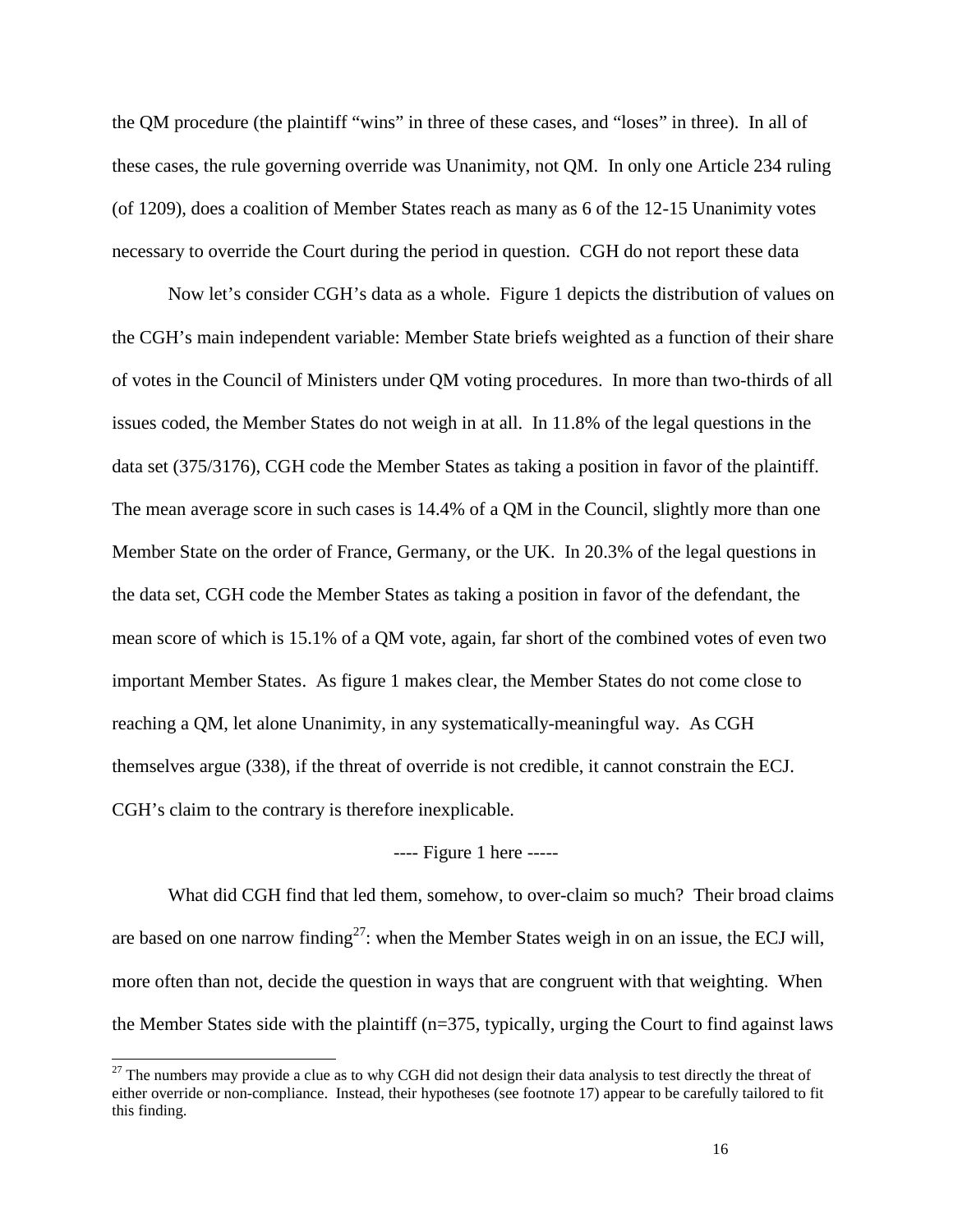and practices in place in another Member State), the Member States' rate of success is 70.9%. In such cases, of course, they are not working to "constrain" the Court at all; formally and literally, they are encouraging it to constrain a Member State. When the Member States side with the defendant (n=646, typically against the Commission or an individual, and in support of another Member State's law and practices), their rate of success is 58.5%. Note that the Member States' success rate is far higher when it *enables* the ECJ (to punish a Member State) than when it seeks to *constrain* the Court (from finding against a Member States' law and practices), though it participates in the latter activity far more than in the former. We will return to these findings below, not least, in our discussion of CGH's assertion that they provide support for Intergovernmentalism.

### **Qualitative Analysis**

CGH restrict their inquiry to the quantitative analysis of the coded rulings. In contrast to every other political scientist who has undertaken empirical research on their topic, CGH do not supplement statistical analyses of briefs and rulings with thicker, descriptive analyses of the relationship between non-compliance and judicial process. There are several reasons why CGH's failure to do so renders their claims deeply suspect. First, using CGH's thin approach to law and judicial process, the analyst cannot distinguish between a profoundly important legal question, and a minor one. Whereas others took care to examine how prior case law (argumentation and precedent) structures litigation, identifying those rulings that are most important in generating future streams of litigation, CGH treat all issues and all rulings as if they were equally significant, and they do not follow-up on any ruling in their data set. Second, CGH do not examine the legal context of any dispute. The kinds of questions that have animated the field are simply not asked. Among them: why do some regimes, in some policy domains,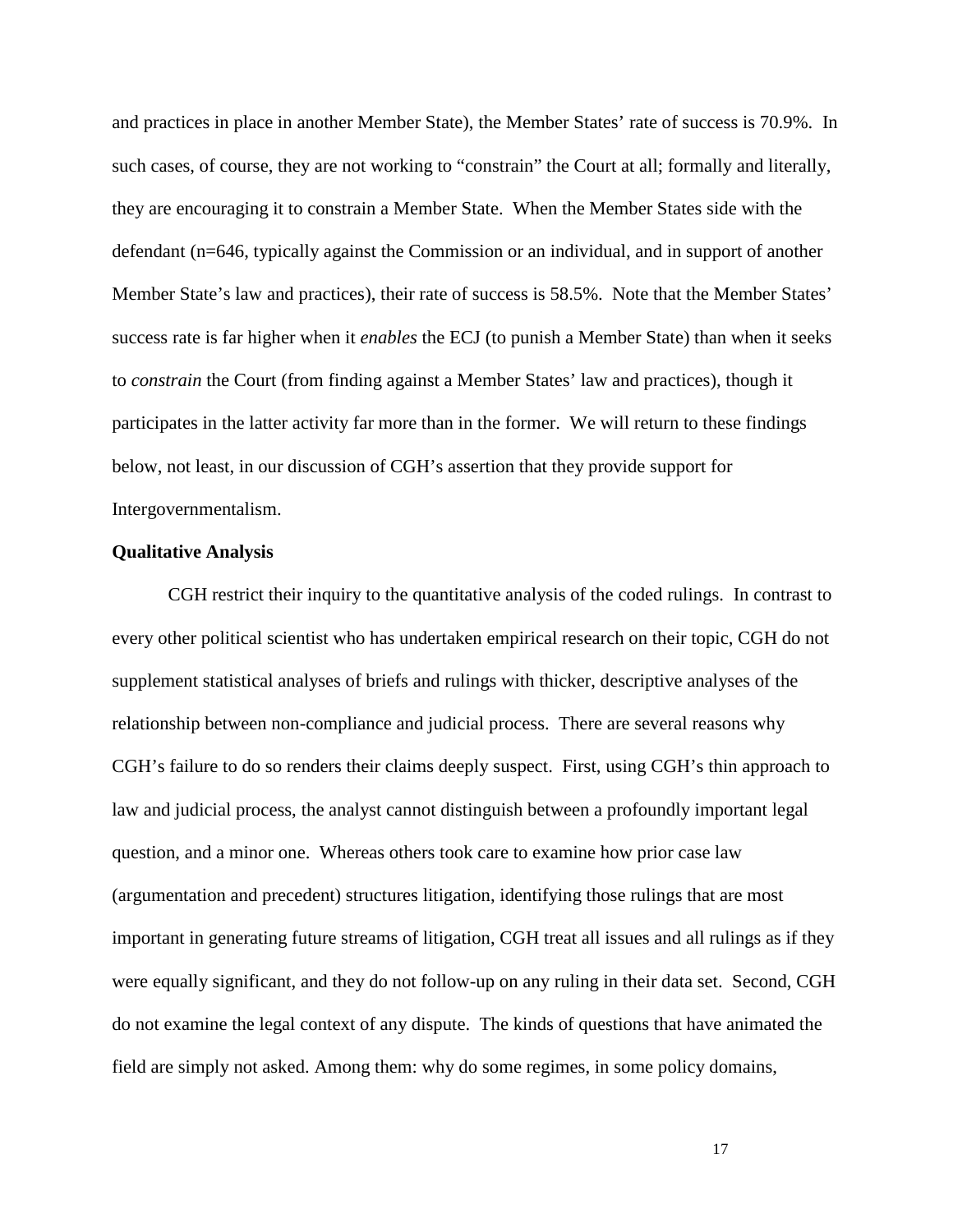chronically generate non-compliance cases (e.g., Conant 2002; Panke 2007, 2009)? Why did the Commission or the national litigant bring any suit in the first place (e.g., Börzel 2003)? Did the national judge, in its preliminary questions, signal to the Court the type of answer it wished for in return (e.g., Alter 2001; Nyikos 2003, 2006)? What effects do rulings have on legislative processes and outcomes (e.g., Cichowski 2004, 2007; Jupille 2004; Kelemen 2006, 2010; Stone Sweet 2004). Third, CGH do not even engage the extant literature on Member State noncompliance (e.g., Tallberg 2002; Börzel 2001, 2003), nor do they identify a single attempt on the part of the Member States to constrain the ECJ.

In fact, one finds in CGH's data set two instances in which the Member States sought to constrain the ECJ after the Court took positions opposed by the Member States. Both are welldocumented, including in research CGH cite.

The first attempt was provoked after the ECJ held, in *Bilka* (1986),<sup>28</sup> that benefits under occupational social security schemes were covered by Article 157 of the Treaty (formerly Article 119 and Article 141), which mandates "equal pay for male and female workers for equal work." Prior to 1986, the Member States believed that such schemes did not provide "pay" within the meaning of Article 157; further, they had adopted EU statutory provisions that had expressly excluded retirement and old age pensions from the coverage of Article 157. Following the *Bilka* ruling, the Council of Ministers adopted the Directive on Occupational Social Security (1986), which again carved out exceptions to the application of equal pay for the sexes, including the determination of pensionable age. In October 1987, the Commission submitted draft legislation to end this derogation, but Member States, including the UK and France, blocked it in the Council of Ministers (Curtin 1990). The proposal required unanimity to pass.

<sup>28</sup> ECJ 170/84 [1986] ECR 1607.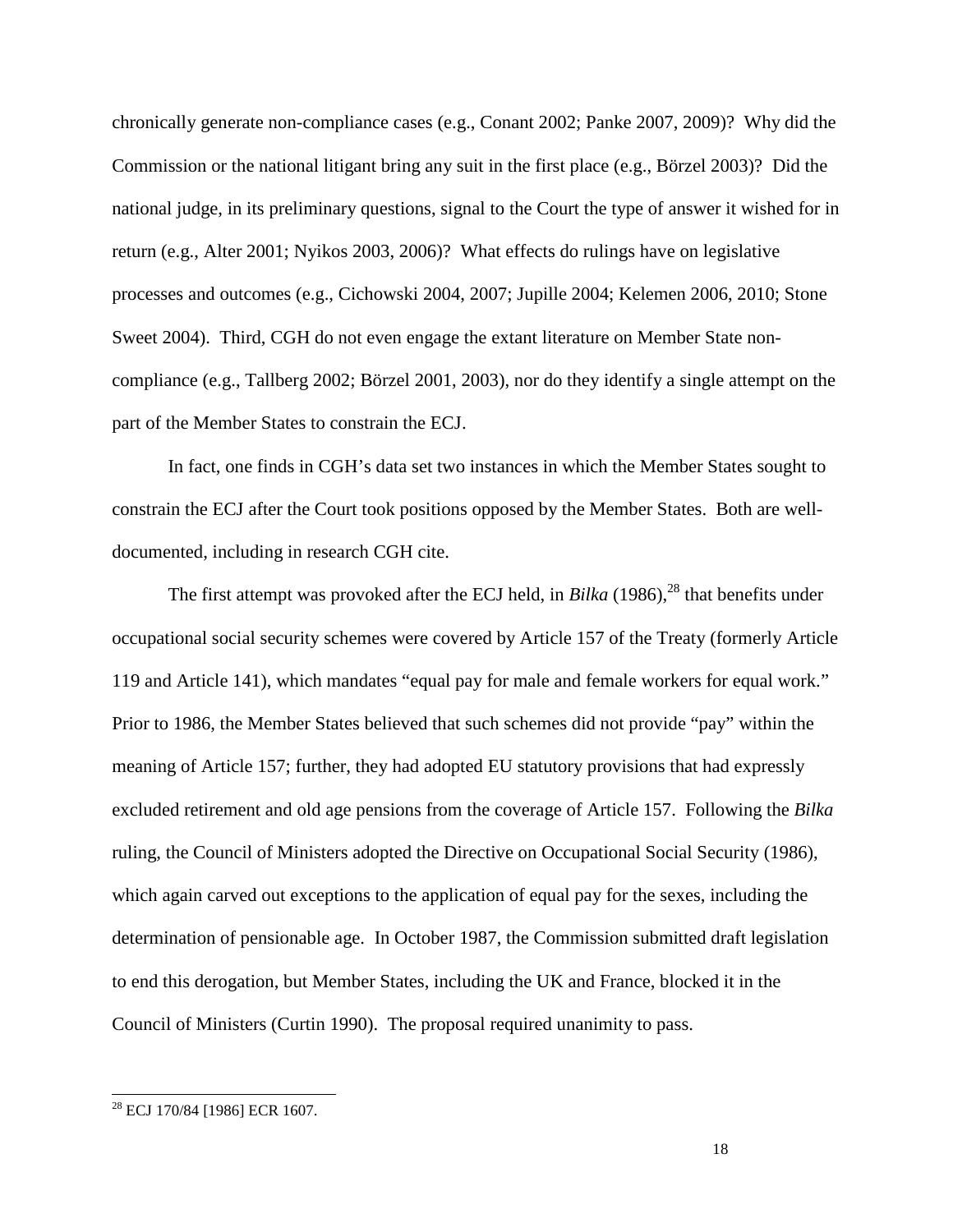In *Barber* (1990),<sup>29</sup> the ECJ enacted the reform as an interpretation of Article 157.<sup>30</sup> Citing *Bilka*, the Court rejected the UK's retro-claim that Article 157 did not apply to private pension schemes; and it held, counter to UK's briefed position, that the determination of pensionable age, for an employee who had been fired, was covered by Article 157. Thus, the ECJ found for Mr. Barber, who was supported by the Commission (in error, CGH code the Commission as not submitting a brief). The ECJ also followed the Commission's suggestion that it consider limiting the temporal effects of the ruling (CGH do not code for this question at all).<sup>31</sup> The Court, rightly in our view, did not think it fair to apply the holding retroactively, given that it would directly impact the thousands of companies across the EU that "were reasonably entitled to consider that Article [157] did not apply to [such] pensions," since "derogations from the principle of equality between men and women [had been] permitted in that sphere." Accordingly, it held that "the direct effect of Article [157] of the Treaty may not be relied upon in order to claim entitlement to a pension with effect from a date prior to that of this judgment, except in the case of workers or those claiming under them who have before that date initiated legal proceedings or raised an equivalent claim under the applicable national law."

In response, the Member States adopted the so-called "Barber Protocol," which they attached to the 1992 Treaty on European Union. Echoing the decision, the Protocol states:

For the purposes of Art. [157] of this Treaty, benefits under occupational social security schemes shall not be considered as remuneration if and in so far as they are attributable to periods of employment prior to May 17, 1990 [the date of the ECJ's ruling in *Barber*], except in the case of workers ... who have before that date initiated legal proceedings or raised an equivalent claim under the applicable national law.

<sup>29</sup> ECJ C-262/88 [1990] ECR I-1889.

 $30$  In order to override this ruling, the Member States would have to revise Article 157, not the Directive. The outcome has thus been "constitutionalized."

 $31$  CGH code the case as raising only four legal questions, when in fact the ruling addresses five.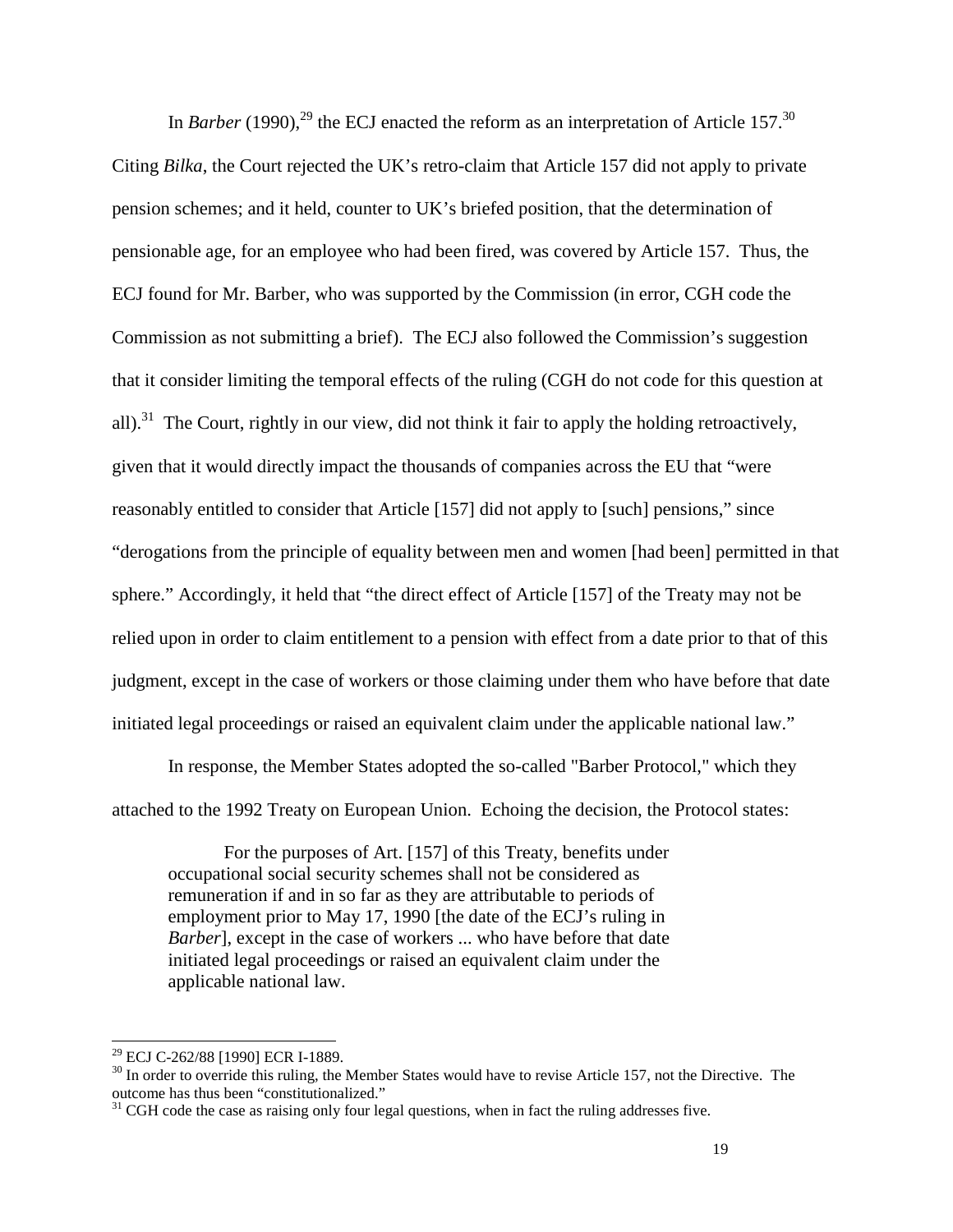The Barber Protocol did not reverse the Court's ruling. On the contrary, the Member States sought to fix one reading of its temporal effects, an understanding that the Court had no reason to reject (see *Ten Oever<sup>32</sup>*).

The Barber Protocol nonetheless generated a line of cases that is relevant to CGH's arguments, given that at least some Member States believed that the Protocol applied to *all* "benefits under occupational social security schemes." If the Protocol applied to the field as a whole, then the Court's holding in *Bilka* – that pension benefits are pay under Art. 157 – would be subject to the same time limitations. *Vroege* (1993)<sup>33</sup> directly raised the issue. In this case, the UK and Belgium argued that the Protocol applied to "every kind of discrimination based on sex which may exist in occupational pensions," a view the ECJ forcefully dismissed. In line with the Commission's brief, the Court held that the right of access to an occupational pension plan had been settled by *Bilka*, and was left untouched by *Barber*. Since the *Bilka* judgment "included no limitation in time," the Court held, "the direct effect of Art. [157] can be relied upon in order retroactively to claim equal treatment in relation to the right to join an occupational pension scheme." Thus, neither the *Barber* Protocol nor the briefed preferences of the Member States induced the ECJ to abandon its pre-Protocol case law. As a result, *Bilka* continues to organize a continuous flow of litigation in the national courts, while the *Barber* limitation applies only to cases that are factual analogs to the original case, that is, when the determination of pensionable age is at issue.

Among the rulings in CGH's data set, one also finds an attempt to reverse the Court's interpretation of a 1979 directive on the conservation of wild birds. In *Leybucht Dykes*  $(1991)$ , <sup>34</sup> the Court dismissed an enforcement action against Germany, finding that it had been justified, on conservation grounds, in changing the area of a special preservation area (SPA) designated to protect wild birds. CGH code the ruling as a win for the defendant Member State, supported by the brief of the UK. We would not have coded the case this way, since the UK lost the major

 $32$  ECJ C-109, 110, 152, and 200/91 [1993] ECR I-4879.

<sup>33</sup> ECJ C-57/93 [1994] ECR I-4541. See also *Fisscher*, ECJ C-128/93 [1994] ECR I-4583.

<sup>34</sup> *Commission* v. *Germany*, ECJ C-57/89 [1991] ECR 2849.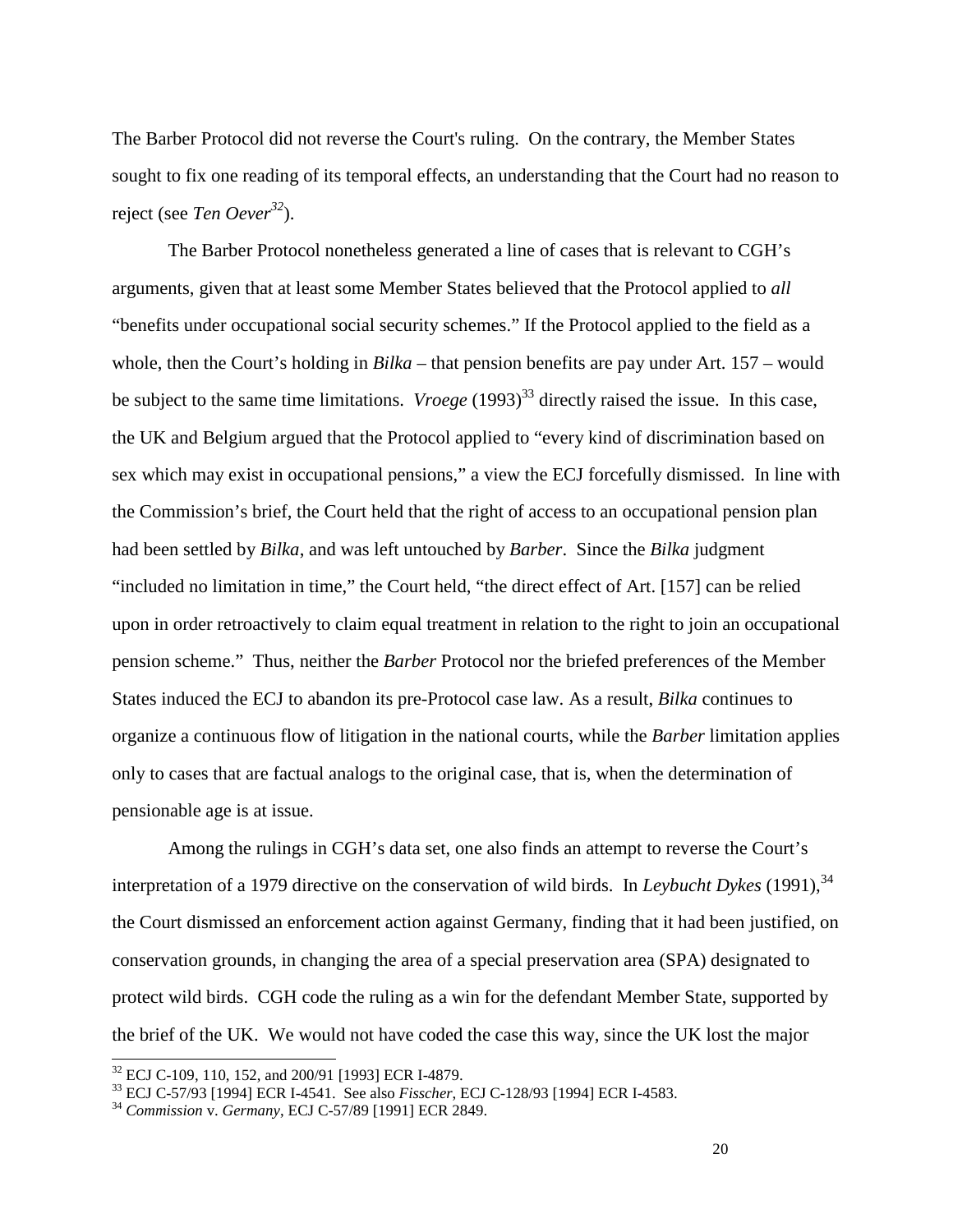interpretive issue raised in its brief. Germany and the UK had argued that the Member States should be permitted to take into account economic and other societal interests when they altered or reduced SPAs, under Article 4 of the Wild Birds Directive. The Court disagreed, holding that the Member States could never give more weight to "economic and recreational requirements" than to bird conservation in such decisions.

The doctrine developed in *Leybucht Dykes* was extended in *Santoña Marshes* (1993),<sup>35</sup> which involved an area that Spain had not designated as an SPA, though seemingly required under the Wild Birds Directive. With respect to the issue at hand, the ruling states:

The Spanish Government takes the view that the ecological requirements laid down in that provision must be subordinate to other interests, such as social and economic interests, or must at the very least be balanced against them. That argument cannot be accepted. It is clear from the Court' s judgment in … [*Leybucht Dykes*] that, in implementing the directive, Member States are not authorized to invoke … grounds of derogation based on taking other interests into account.

In response, the Council of Members amended the Wild Birds Directive, through the 1992 Habitats Directive, in order to recalibrate the balance between ecological and economic considerations in government decisions. The Birds Directive would henceforth permit development in SPAs "for imperative reasons of overriding public interest, including those of a social or economic nature."

At the time *Leybucht Dykes* was being decided, the saga of the Lappel Bank's status as an SPA was heading for the UK courts. The Lappel Bank is a mudflat on the North coast of Kent, part of the Medway Estuary and Marshes system, and also an important feeding, nesting, and staging ground for migratory birds, including endangered species. Unfortunately for the birds, the mudflat lies adjacent to the Port of Sheerness, the fifth largest cargo facility in the UK. In 1989, local officials authorized the Port to expand into the Lappel Bank, but the Secretary of

<sup>35</sup> *Commission v. Spain*, ECJ C-355/90 [1993] ECR I-4221.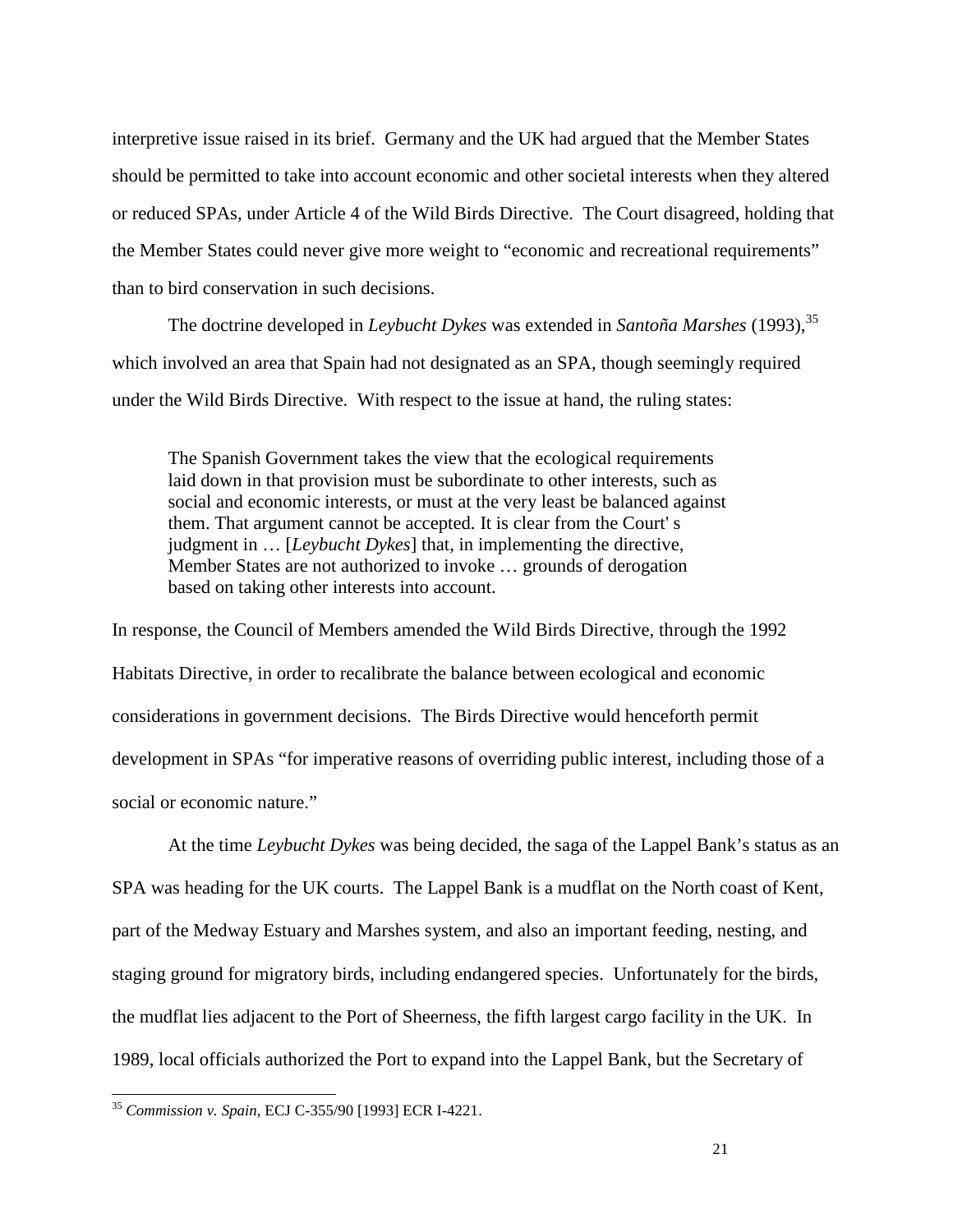State for the Environment quashed the decision in 1991, partly on the grounds that the project would violate the Wild Birds Directive. Two years later, after intense lobbying on both sides of the issue, the Medway system was classified as an SPA. The Lappel Bank, however, was excluded from the designation, the Secretary of State having determined that the economic benefits of the Port's expansion outweighed the value of bird conservation.

The Royal Society for the Protection of Birds challenged this decision, arguing that the Secretary of State had given too much weight to economic, rather than ornithological, considerations. Although the port expansion was well underway and could not be stopped, the case carried important implications for future planning decisions. Although the Royal Society had lost in the lower courts, the House of Lords sent two questions to the ECJ. First, in designating an SPA, was a Member State allowed to consider economic interests? Second, "if the answer to Question 1 is 'no,'" does either the ruling in *Leybucht Dykes*, or the 1992 amendment to the Birds Directive, provide justification for taking into account "superior" public interests of an economic kind?<sup>36</sup>

The Commission sided with the Royal Society, arguing that economic interests could only be "ancillary" to "ornithological criteria" in any decision to classify an area as a protected zone. France, supporting the UK, argued that the Member States "must be guided by considerations of an economic nature in carrying out their obligations to create SPAs." In *Lappel Bank* (1996), the Court, after summarizing the briefs of the UK and France, bluntly rejected them: "a Member State is not authorized to take account of the economic requirements … when designating an SPA and defining its boundaries." The Court treated the second question as decided by settled case law. Citing to *Leybucht Dykes* and *Santoña Marshes*, it held that economic requirements could never rise to "a general interest superior to that represented by

<sup>36</sup> *Lappel Bank*, ECJ C-44/95 [1996] ECR I-3805.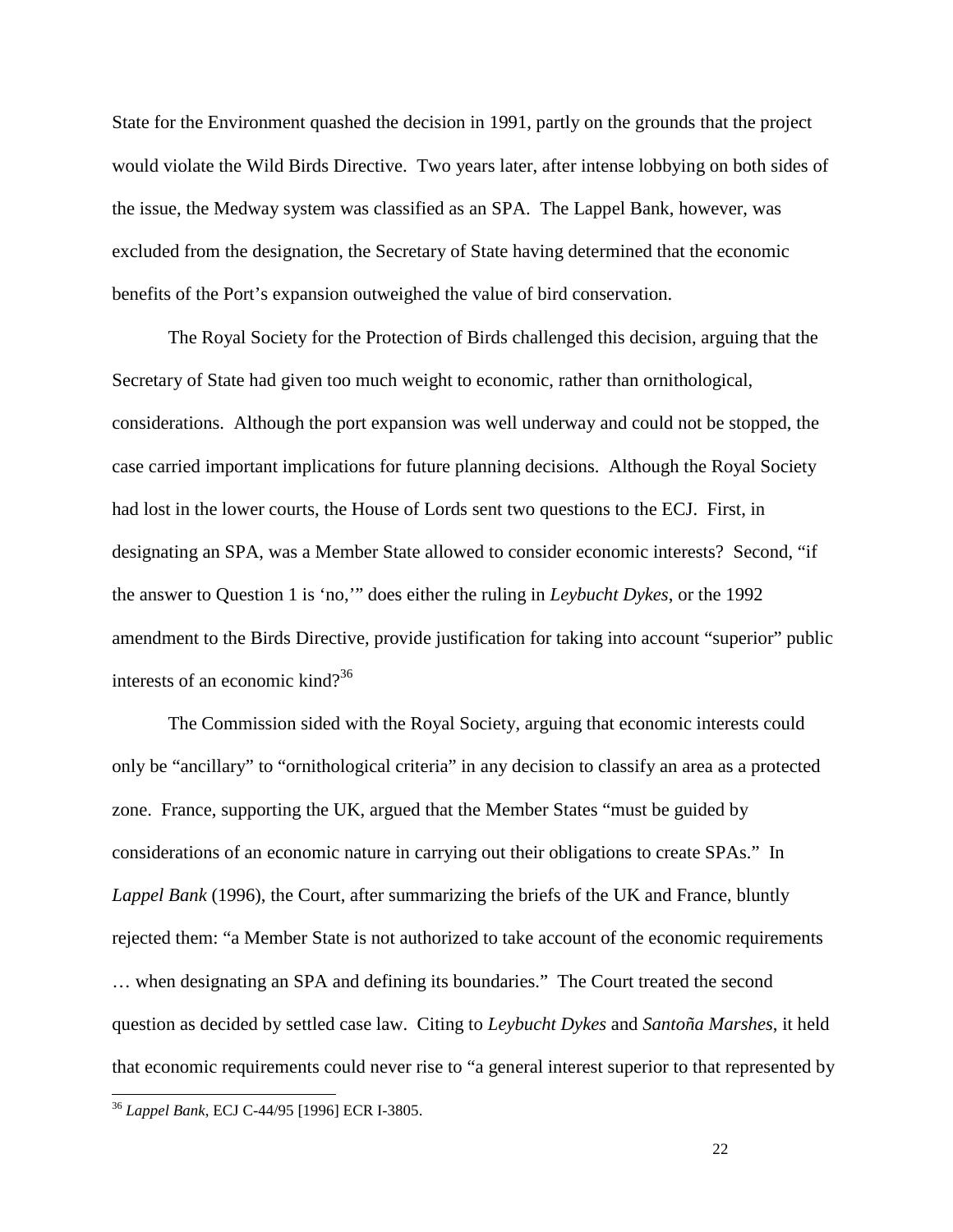the ecological objective" of the Wild Birds Directive, and that the 1992 amendment did not apply to "classification of an area as an SPA." The House of Lords therefore held that the Government had acted illegally, and it was ordered to pay the Royal Society's costs, some 140,000 pounds.

CGH, for their part, erroneously code the case as raising only 1issue (the Court decides 3 issues); and they code the case as attracting no *amici* briefs (the UK, France, and the Commission filed observations). Because CGH coded the case as having "missing data," the case was excluded from the analysis when they ran their models.

Finally, we note that the CGH data set also contains landmark constitutional rulings ranking in importance with those analyzed by Stein (1981), discussed above. In *Francovich*  $(1991)$ ,<sup>37</sup> the Court announced the doctrine of state liability. In this ruling, the Court held that a Member State can be held financially responsible for damages caused to individuals due to failure to transpose or implement an EU directive. The issue of state liability was extensively debated. Italy, Netherlands, and the UK filed briefs, supported by Germany in oral argument, asserting, among other things, that EU law does not require such a remedy (the Treaty, in fact, has nothing to say on the question), and that if it were to do so in the future, liability must be provided for in EU legislation, not by judicial fiat. Comforting the Commission's position, the Court rejected the Member States' arguments. Citing its foundational rulings on direct effect and supremacy, the ECJ held that:

The full effectiveness of Community rules would be impaired and the protection of the rights which they grant would be weakened if individuals were unable to obtain redress when their rights are infringed by a breach of Community law for which a Member State can be held responsible. The possibility of obtaining redress from the Member State is particularly indispensable where, as in this case, the full effectiveness of Community rules is subject to prior action on the part of the State and where, consequently, in the absence of such action, individuals cannot enforce before the national courts the rights conferred upon them by Community

-

<sup>37</sup> Case C-6 & 9/90 [1991] ECR I-5357.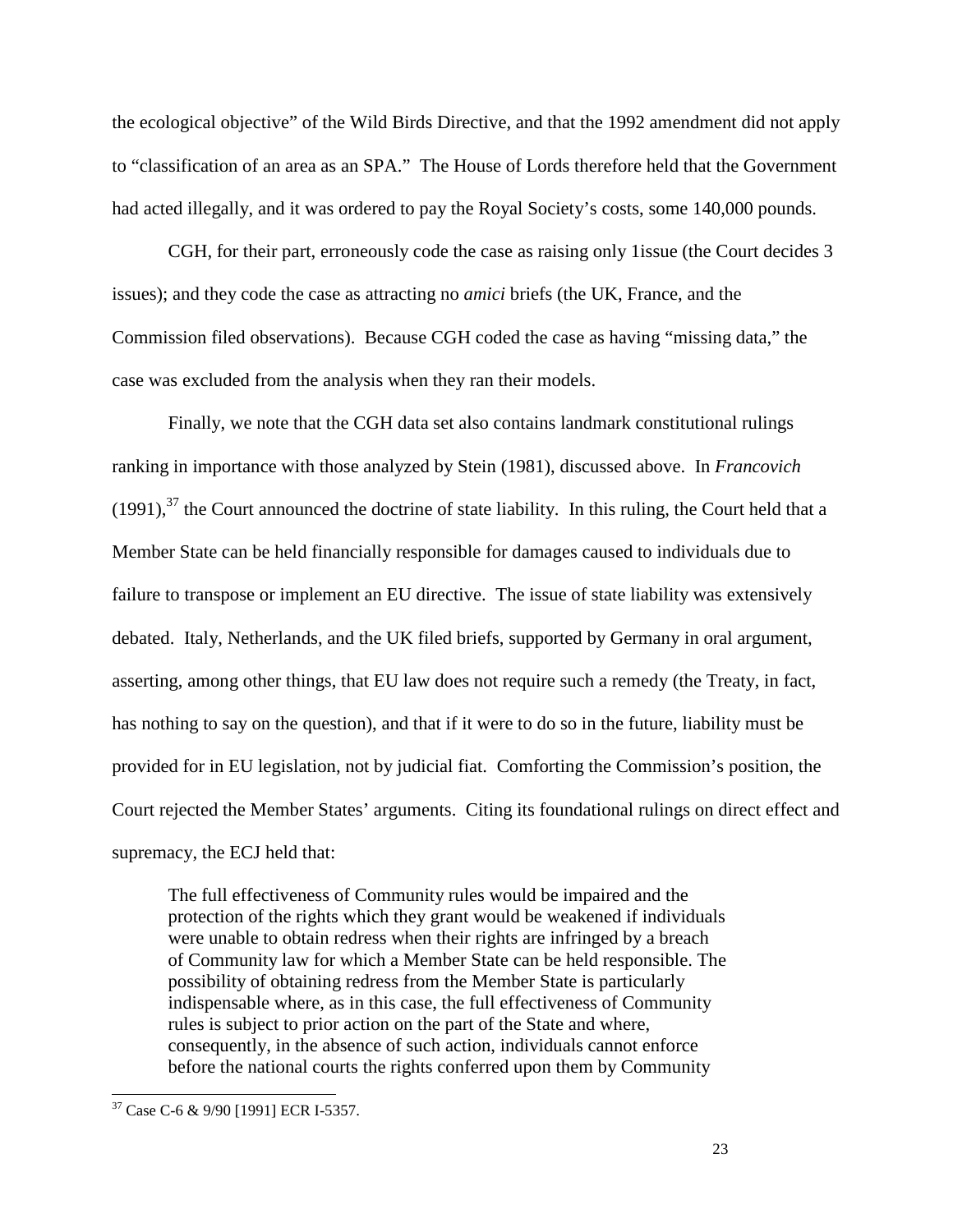law. It follows that the principle whereby a State must be liable for loss and damage caused to individuals as a result of breaches of Community law for which the State can be held responsible is *inherent* in the system of the Treaty [emphasis added].

As subsequently extended in *Brasserie du Pecheur* (1996),<sup>38</sup> individuals are entitled to reparation when any EU legal norm is "intended to confer rights upon them, the breach is sufficiently serious, and there is a direct causal link between the breach and the damage sustained by the individuals." Where state liability is found, it is up to the national court to assess damages, to be determined by the domestic law of remedies, subject to certain conditions. In this complex ruling, 8 Member States and the Commission filed briefs on a wide range of issues, two of which deserve our attention. First, the ECJ dismissed a German objection in these terms:

The German Government ... submits that a general right to reparation for individuals could be created only by legislation and that for such a right to be recognized by judicial decision would be incompatible with the allocation of powers as between the Community institutions and the Member States and with the institutional balance established by the Treaty. It must, however, be stressed that the existence and extent of State liability for damage ensuing as a result of a breach of obligations incumbent on the State by virtue of Community law are questions of Treaty interpretation which fall within the jurisdiction of the Court. In this case, as in *Francovich* ..., those questions of interpretation have been referred to the Court by national courts... Since the Treaty contains no provision expressly and specifically governing the consequences of breaches of Community law by Member States, it is for the Court ... to rule on such a question in accordance with generally accepted methods of interpretation …

The passage makes it clear that the Court is the authoritative interpreter of the Treaty, not the Member States, as CGH would have it, and that national judges are autonomous actors within the system. Second, the Court rejected the briefed positions of France, Germany, Ireland, and the UK to the effect that EU law may not require remedies that are not already extant in national

 $\overline{a}$ <sup>38</sup> Case C-46/93 and C-48/93 [1996] ECR I-1029.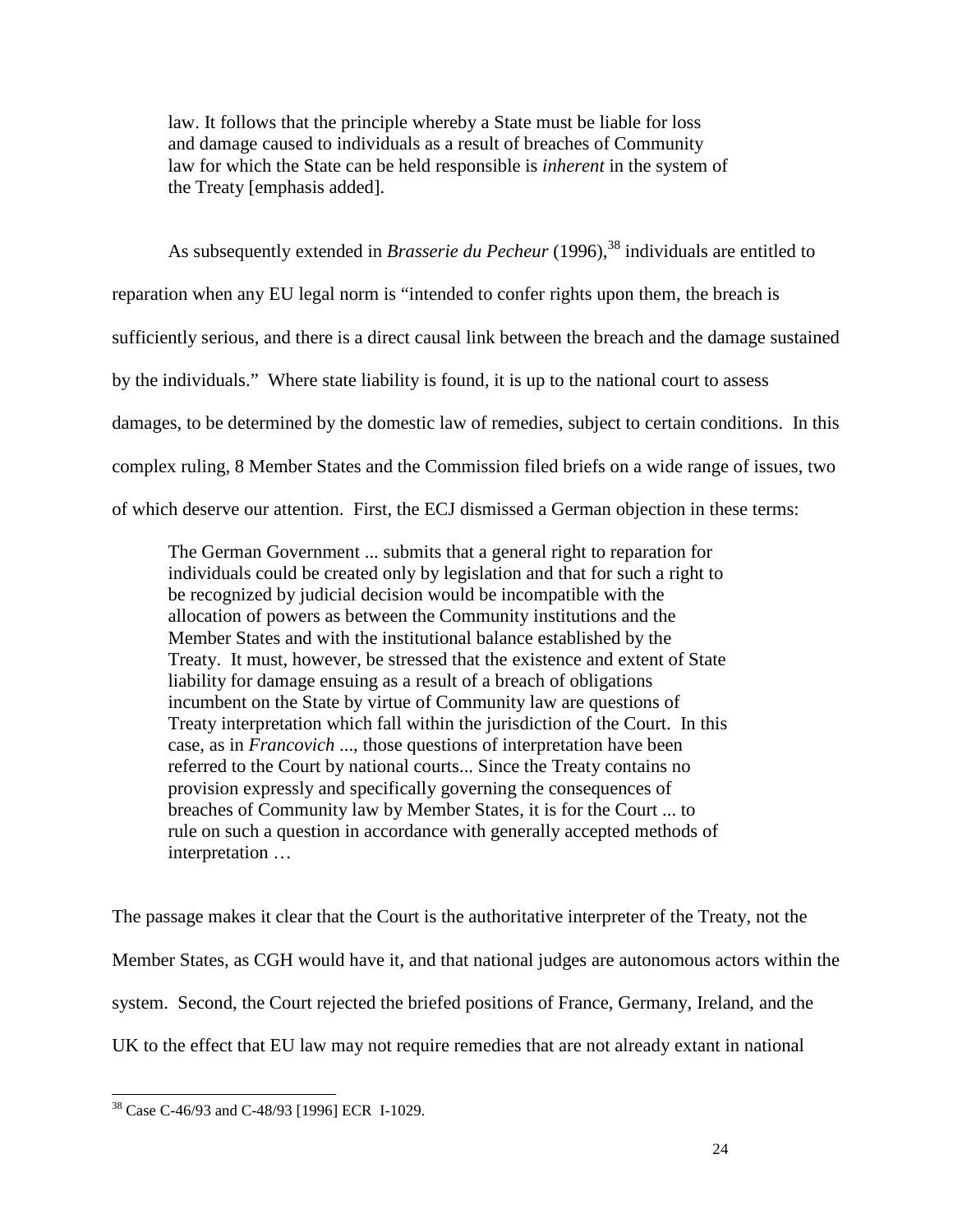law. On the contrary, the Court stressed, EU law establishes certain minimal criteria, including the provision of certain remedial forms even when they are unknown in the national regime. These cases have provoked a complex process of adaptation, on the part of national legal orders, accompanied by a steady case load to the Court.

We have not chosen these cases arbitrarily. Rather, these are cases "most likely" to conform to CGH's expectations. Yet the outcomes conflict with CGH's model of the legal system, while fitting comfortably the models they dismiss. These lines of case law have another quality in common. Each involves judicial lawmaking that congealed as a precedent-based, doctrinal framework which, in turn, organized future litigation that would propel the system forward. Such lawmaking is inexplicable under CGH's theory, and CGH have no account of how past rulings might influence future litigation. In the end, CGH tell readers nothing about why the cases in their data set came to the Court, how the Court adjudicated them, or how the Member States reacted to rulings, with what effects.

### **III. ANALYSIS (2): THE BRIEF FOR INTERGOVERNMENTALISM**

In the last section, we showed that neither the quantitative evidence, nor the analysis of rulings taken in the face of direct political opposition, provide support for CGH's claims. If anything, the evidence strongly conflicts with both their theory and purported findings. We now turn to CGH's attempt to revive the contest between Intergovernmentalist and Neofunctionalist theories of integration, as applied to the EU's legal system. The debate, one would have thought, had been settled, in favor of the latter.<sup>39</sup>

CGH state (449) that their analysis supports Intergovernmentalist claims to the effect that "political constraints" – through mechanisms triggered by threats of override and noncompliance – "have large, systematic, and substantively significant effects on judicial decision

 $\overline{a}$ 

 $39$  The literature is reviewed in Stone Sweet (2010).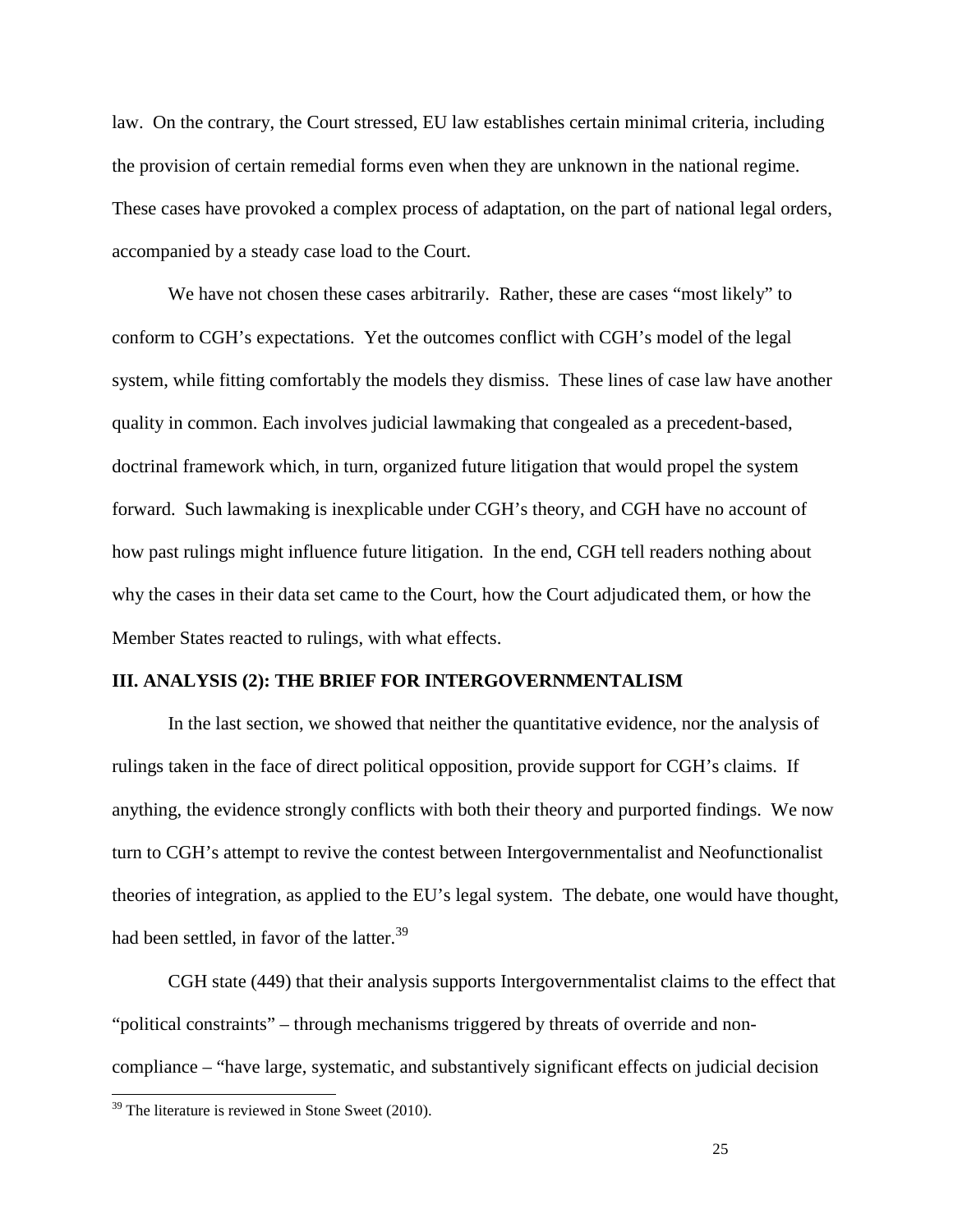making"; but the evidence conflicts with Neofunctionalist claims "that, while these constraints might matter on the margin, the court has had the latitude to pursue an agenda independent of and contrary to member-state governments' interests." Analysis of the cases in CGH's own data set demonstrate conclusively that the threat of override is not credible; the authors have not shown that the threat of non-compliance has constrained the Court in any systematic way, if at all; and they do not discuss how the substantive development of any area of EU law has been stunted by their two mechanisms. Moreover, CGH neither test any specific hypothesis ever proposed by an Intergovernmentalist or Neofunctionalist,  $40$  nor do they engage the relevant scholarly literature that has put Intergovernmentalism to the test. In fact, no prior research project designed to test claims to the effect that Member State Governments constrain the evolution of the legal system (e.g., of Garrett 1993, and Tsebelis and Garrett 2001) has found any empirical support for Intergovernmentalist claims.

Our analysis of CGH's data provide overwhelming evidence in support of a basic Neofunctionalist position, and none for Intergovernmentalism. Put in the most basic terms, Neofunctionalists argue that the EU's supranational organs, especially the Court and the Commission, help the Member States resolve the fierce collective actions problems that attend market and political integration, while forging links with and between transnational actors and others who are willing to invest in integration (for a review, see Sandholtz and Stone Sweet 2010). In the standard account (Burley and Mattli 1993; Stone Sweet 2004: chapters 1 and 2), the legal system evolves under the tutelage of the ECJ, which works in conjunction with those who activate the ECJ for their own purposes: the Commission under Article 258 (enforcement actions), and private litigants and national judges under Article 267 (preliminary references). Neofunctionalists also claim that the system has developed in a progressive, self-sustaining way,

<sup>&</sup>lt;sup>40</sup> In fact, CGH do not, in their paper, identify any Intergovernmentalist or Neofunctionalist by name.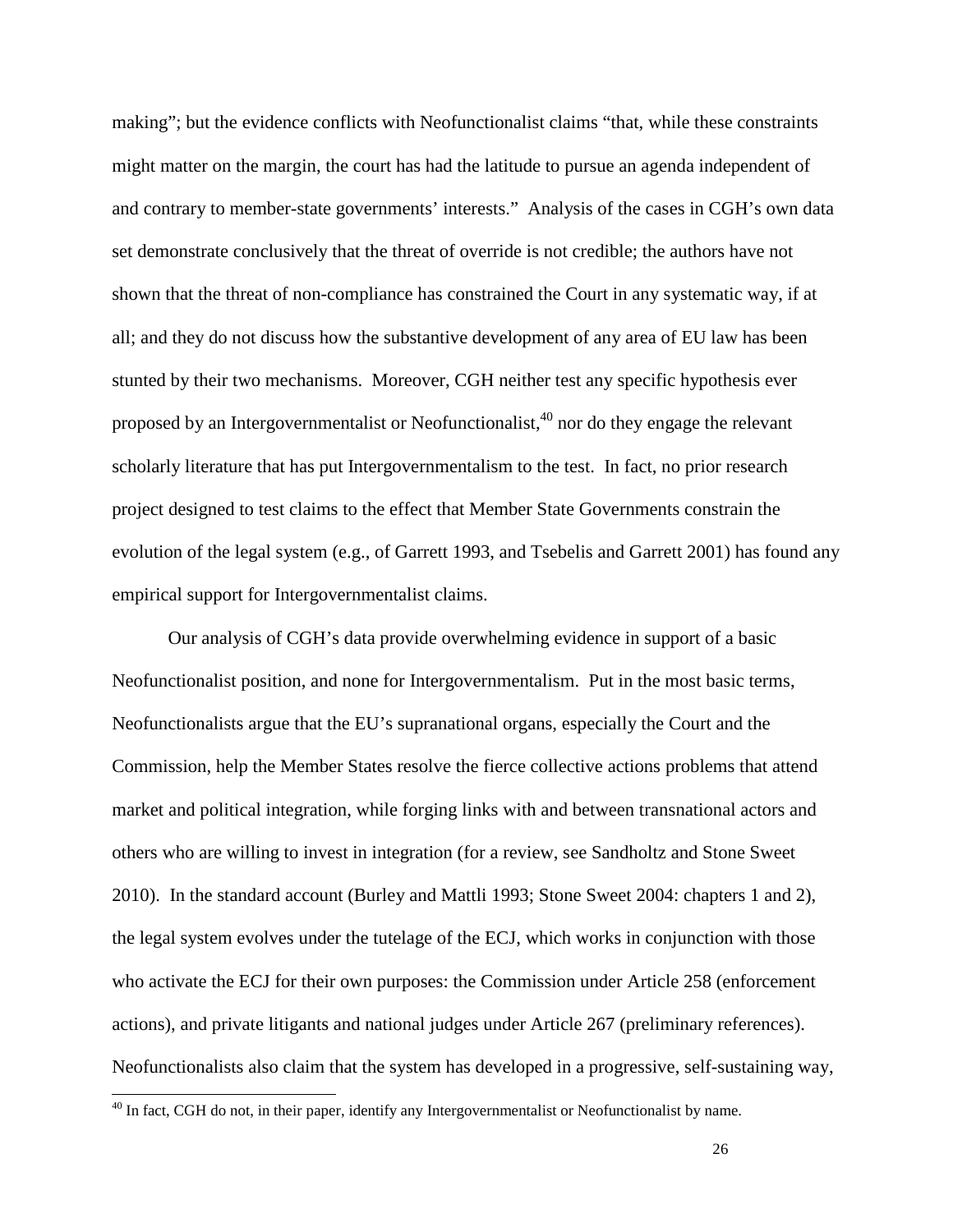in part, because the Court works to promote integration (values that inhere in the treaties) and, in part, because the decision rules governing Member State override are enabling, not constraining, of pro-integrationist positions taken by the Commission and the Court.

CGH (442) claim that "the ECJ may, at least on the margin, favor the Commission," but they argue that the real focus should be on the actors who systematically constrain the Court: the Member States. In contrast, a Neofunctionalist, if faced with this binary opposition,  $41$  would respond by predicting that the ECJ will side with the Commission, relatively systematically, and that the Member States will influence the Court on the margins, not least, as a supplement to the weight of the Commission. As shown above, the evidence from Article 258 rulings in their data set provide strong support for Neofunctionalist, and no support for the Intergovernmentalist, claims.<sup>42</sup> What about preliminary rulings under Article 267?

Let's assume that the CGH data set contains no errors. Of the 2,048 questions on which the ECJ rendered a ruling, the Commission filed observations in 77.7% (n=1588), whereas the Member States produced a weighted position in only 45.2% (n=926). In these cases, the Commission's success rate is far more impressive than that of the Member States. When the Commission takes the Plaintiff's side (n=841), the Court rules in favor of the plaintiff 79.9% of

<sup>&</sup>lt;sup>41</sup> Neofunctionalists would always supplement the analysis with consideration of the policy issues and interests at play in any case, as these are brought forward by the Commission, private litigants, and national courts.  $42$  To explain away why "the Court should not typically face threats of override" in the Article 258 setting, CGH (436) state that "the Commission normally brings an infringement charge against a member state on questions where a clear legal principle has emerged based on a series of previous cases. In other words, the Commission's position is normally based on an interpretation of EU law that has survived multiple opportunities for member states to challenge or amend it via legislative override." If anything, this is a Neofunctionalist, not an Intergovernmentalist, argument: the Court builds the law that the Commission exploits in the service of its own policy agenda. In fact, it is often the case that the Commission brings actions in order to induce the ECJ to build the law progressively, and the ECJ responds positively, a dynamic CGH do not consider. If the Article 258 system worked the way the CGH claim, then the Court's case law of "clear legal principles" would not have emerged in the first place, since such principles are typically built on findings of non-compliance in cases in which Member States rarely file observations (the Court should have been constrained in CGH's model). For Article 267 cases, if the legal system worked as CGH claim it does, then the doctrines of direct effect, supremacy, and state liability would never have emerged in EU law, and most of the Article 267 cases, which are the majority of cases in their data set, would not exist.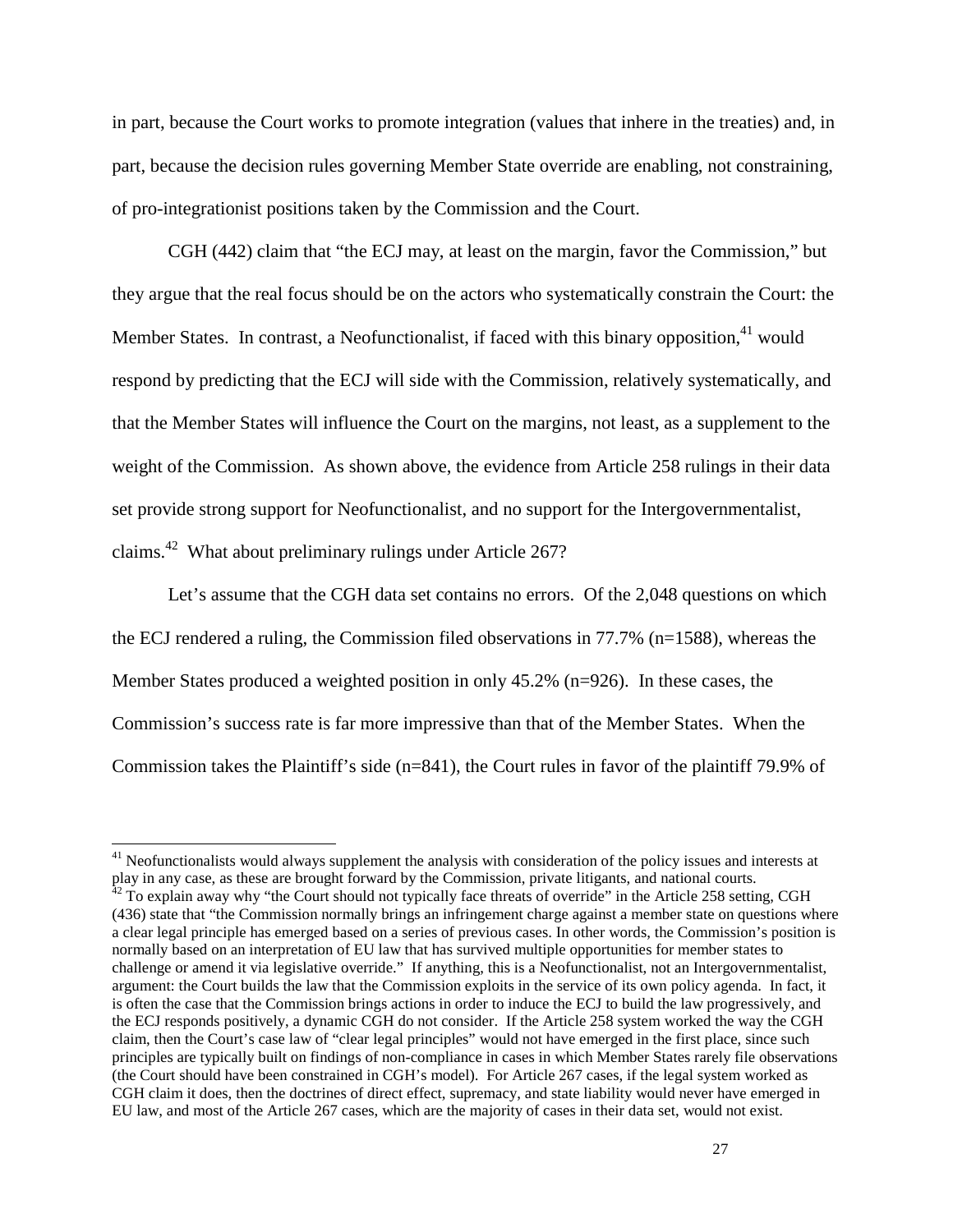the time, a result to be compared to the Member States lower 70.8% success rate in fewer cases  $(n=342)$ .

# ---- See Table 1 -----

When the Commission files observations against the plaintiff  $(n=747)$ , the ECJ rules in favor of the defendant 77.7% of the time, to be compared to the Member States far lower 57.2% success rate in fewer cases (n=584).

## ---- See Table 2 -----

The critical question in this supposed contest between Intergovernmentalism and Neofunctionalism is the following: what happens when the Commission takes a position at odds with the net weighted position taken by the Member States? There are 96 legal questions in the data set on which the Commission supported the Defendant, and the Member States took a weighted position supporting the Plaintiff; in these, the ECJ favored the Member State's position in only 36.5% (n=35) of these cases. There are 234 legal questions in which the Commission filed an observation in favor of the Plaintiff, and the Member States took a net weighted position supporting the Defendant. On 70.1% of these issues  $(n=164)$ , the Court agreed with the Commission, finding for the Plaintiff. Overall, when the Member States oppose the Commission, the Commission prevails more than two-thirds of the time – a landslide. Thus, using CGH's own data, preferred methods, and theoretical constructions of integration theory, it is indisputable that, in a head-to-head showdown, the Commission (and Neofunctionalism) dominates the Member States (and Intergovernmentalism) as a predictor of ECJ rulings. Tellingly, CGH report no findings on the questions raised in this section.

---- Table 3 -----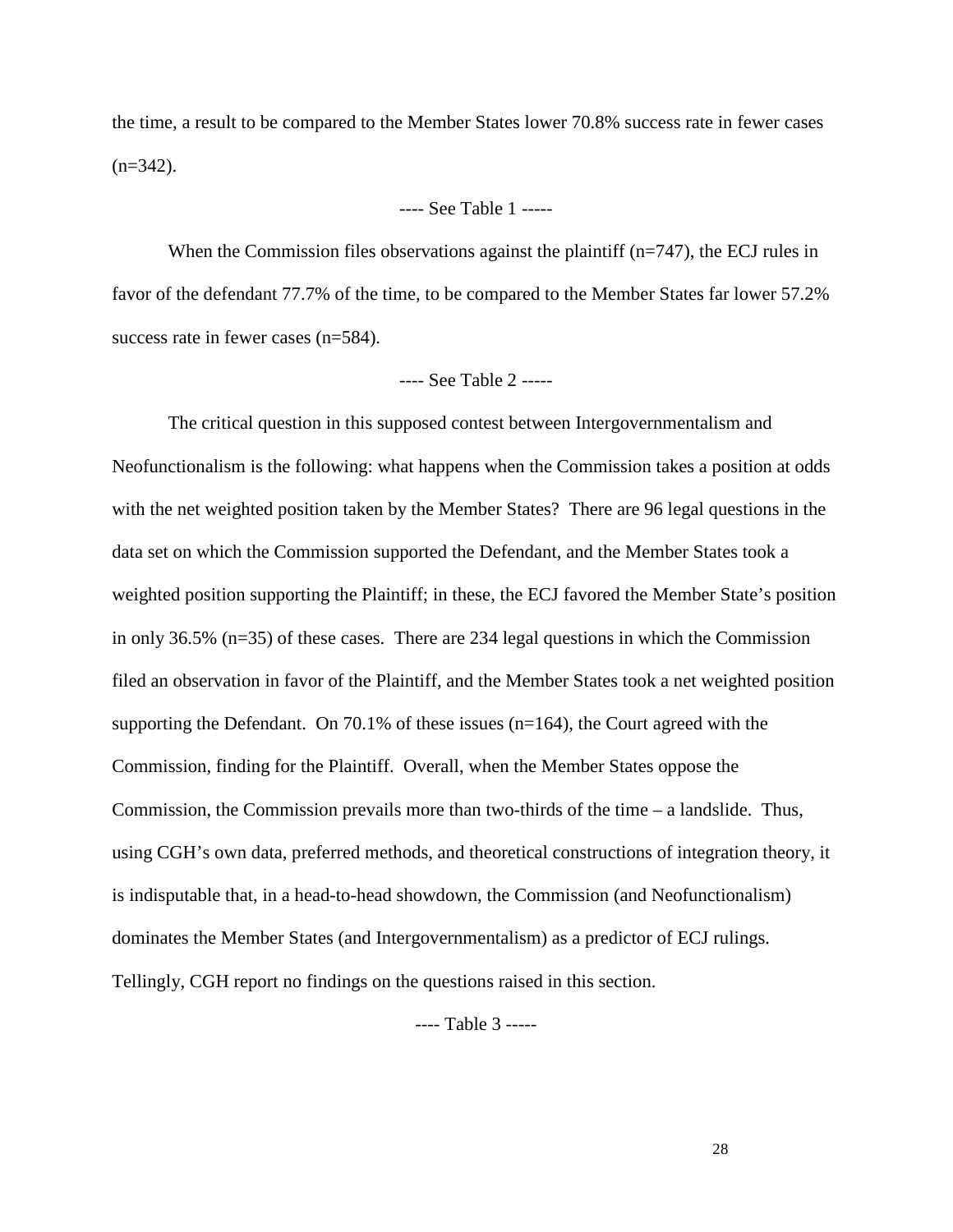In Table 4, we present a comprehensive probit analysis of these relationships. Using CGH's preferred methods and research design, we sought to determine the effect on the ECJ of two of its important constituents: the Commission and the Member States. We are not claiming that these are the Court's only, or most important, constituents. In many, perhaps most, Article 267 cases, private litigants and national judges are the crucial actors; in Article 267 cases, the Commission and the Member States are formally, but indirectly, involved only to the extent that they file briefs. According to CGH, Intergovernmentalists believe that the Member States will exercise dominant influence on the Court's rulings, through their briefs, whereas Stone Sweet and Brunell, as "modified neo-functionalists," (Stone Sweet and Sandholtz 1997), expect that the Commission's impact will dominate that of the Member States. In CGH's design, the observations filed in any case are the primary indicators of the respective preferences of the Commission and the Member States; these briefs are addressed to the Court, and advise it on how any given legal question should be decided. For the Member States, we used the CGH's own "net weighted observations" variable. Following CGH's design, if, on any legal question, that variable took on positive values, we coded the Member States as favoring the Plaintiff; if it was negative, we coded the Member States as registering a preference in favor of the defendant; and when the variable took on values of zero, we coded the Member States' preference as neutral. The coding of the Commission's briefs is straightforward: either the Commission files an observation for the Plaintiff, the Defendant, or no observation at all.

#### ---- Table 4 -----

The Commission and the Member States may take one of three different positions: in favor of the Plaintiff; in favor of the Defendant; or they may remain neutral. Because there are nine possible combinations, we created a series of dummy variables for eight of these nine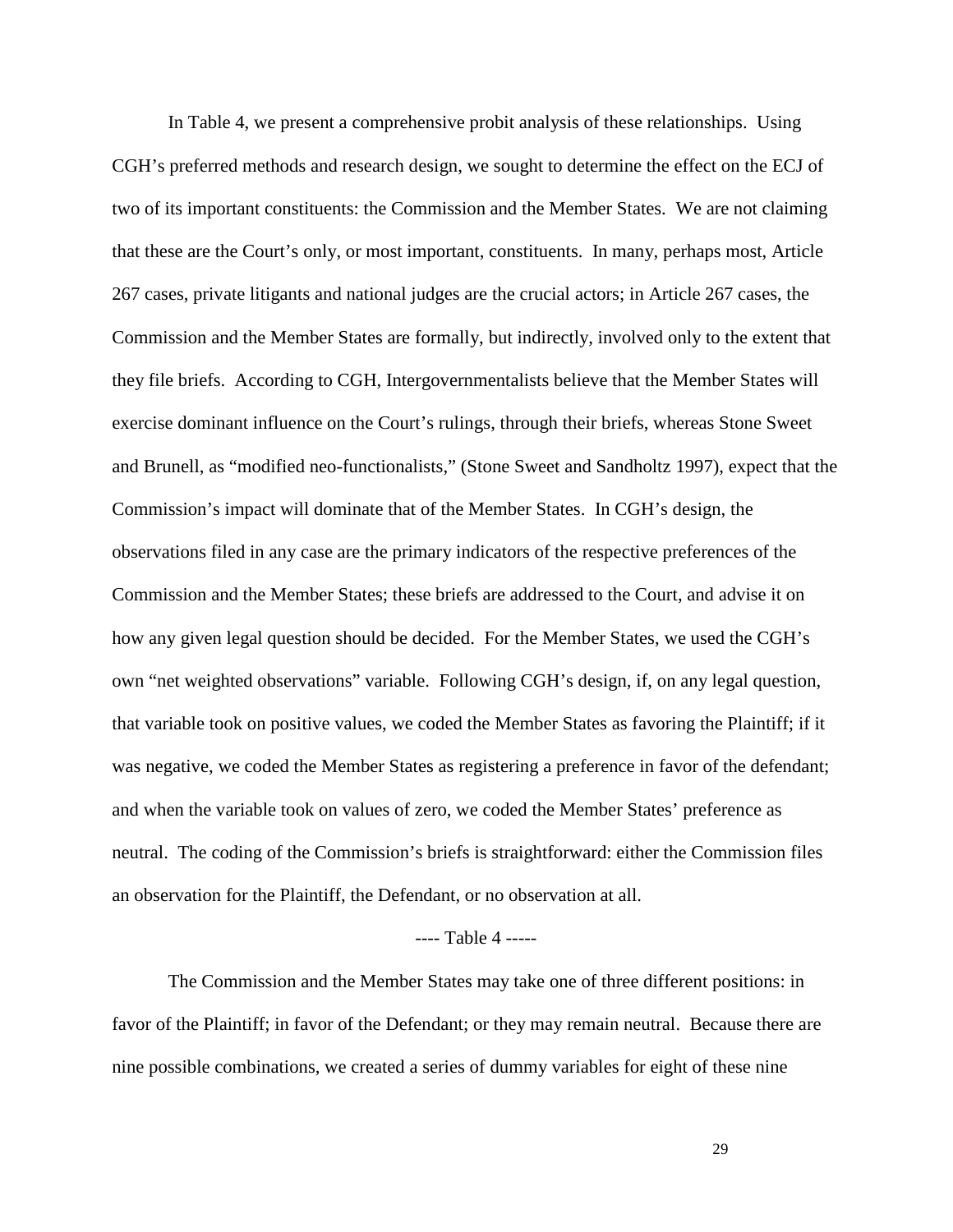combinations, leaving the excluded category for those cases when both the Commission and the Member State Governments are neutral towards the preferred disposition of the case. For the Neofunctionalists to prevail, the coefficients must take on positive values when the Commission favors the Plaintiff (the dependent variable takes on values of 1 when the ECJ finds in favor of the Plaintiff, and 0 when it finds for the Defendant), and negative values when the Commission favors the Defendant. As table 4 shows, both conditions are met. *Whenever* the Commission favors the Defendant, regardless of the position of the Member States, the coefficient is negative and statistically significant – even when the Member States' "net weighted" position favors the Plaintiff. The reverse is also true: when the Commission sides with the Plaintiff, the coefficient is positive and statistically significant, even when the Member States have taken a position in favor of the Defendant. Thus, when the Commission and the Member States support different parties on a given question, the ECJ finds in favor of the side the Commission supports in a statistically significant fashion.

Now consider what happens when the Commission does not file an observation. When the Commission is neutral, and the Member States favor the Plaintiff, the coefficient takes on a bare positive value, but it is statistically indistinguishable from zero. In instances when the Commission is neutral and, on balance, the Member States favor the Defendant, the coefficient takes on a positive value, which indicates that more cases are being decided for the Plaintiff; yet, the variable is not statistically significant. In sum, when the Commission takes a position on how a legal question should be decided, the Court tends to favor the party that stands to gain from the Commission's position, in a statistically significant way, even when the Member States prefer the opposite outcome. But when the Commission takes no position on how a legal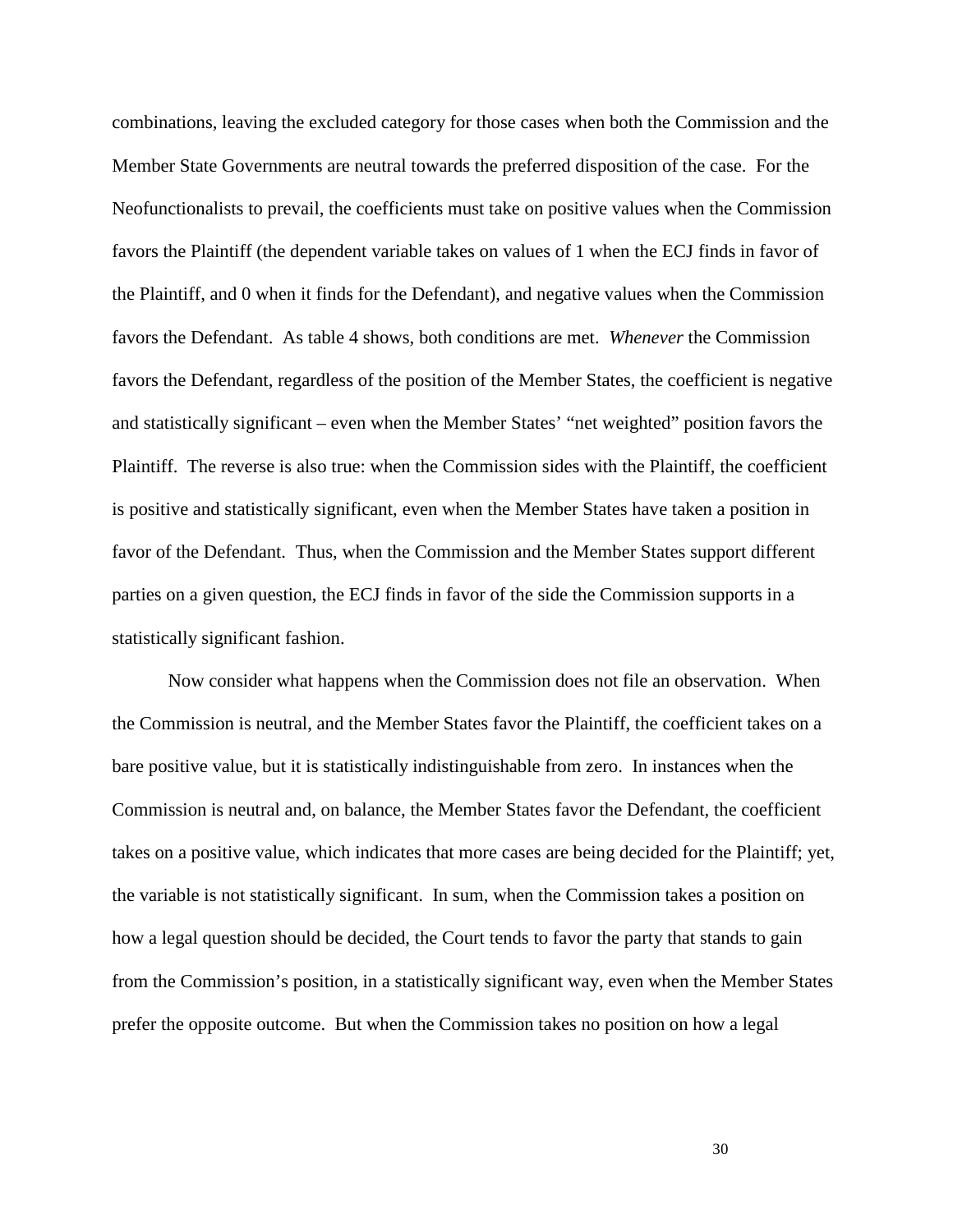question ought to be decided, we find no statistically significant evidence that the ECJ favors the side preferred by the Member States.

Thus, CGH data do not provide evidence in support of the Intergovernmentalist position; in fact, their data reconfirm, yet again, the Neofunctionalist position. It bears emphasis that, in our analysis, we accepted CGH's preferred theoretical constructions, as well as their preferred indicators and measures of key variables; and we relied entirely on quantitative analysis of CGH's own data. We did so for the sake of argument and analysis, not because we think that CGH's approach to the EU's legal system makes sense or is appropriate.

### **CONCLUSION**

We conclude that CGH's data do not support any of their major claims. Rather, their paper seriously misrepresents how the EU's legal system works, as well as the state of knowledge in the field. Although the authors assert that the evidence marshaled from their data fundamentally challenges all of the important empirical research on their topic, in fact, the evidence supports, rather banally, the basic findings of every other serious empirical study ever undertaken. As we knew, the Commission is the dominant, non-judicial actor in the system, not the Member States. Under Article 258, the Commission brings all non-compliance cases against Member States; in the CGH data set, it wins more than 90% of these cases, and it even prevails in the majority of those cases in which the Member States have expressly taken a position in defense of the defendant Member State. In Article 267 cases, where the national judges are the crucial actors, the Commission files briefs in more cases than all Member States combined. Moreover, its success rate is substantially greater than that of the Member States, even when it takes a position at odds with express positions taken by the Member States. Every scholar in the field assumes – for good reasons – that the Court pays attention to the Member States' views and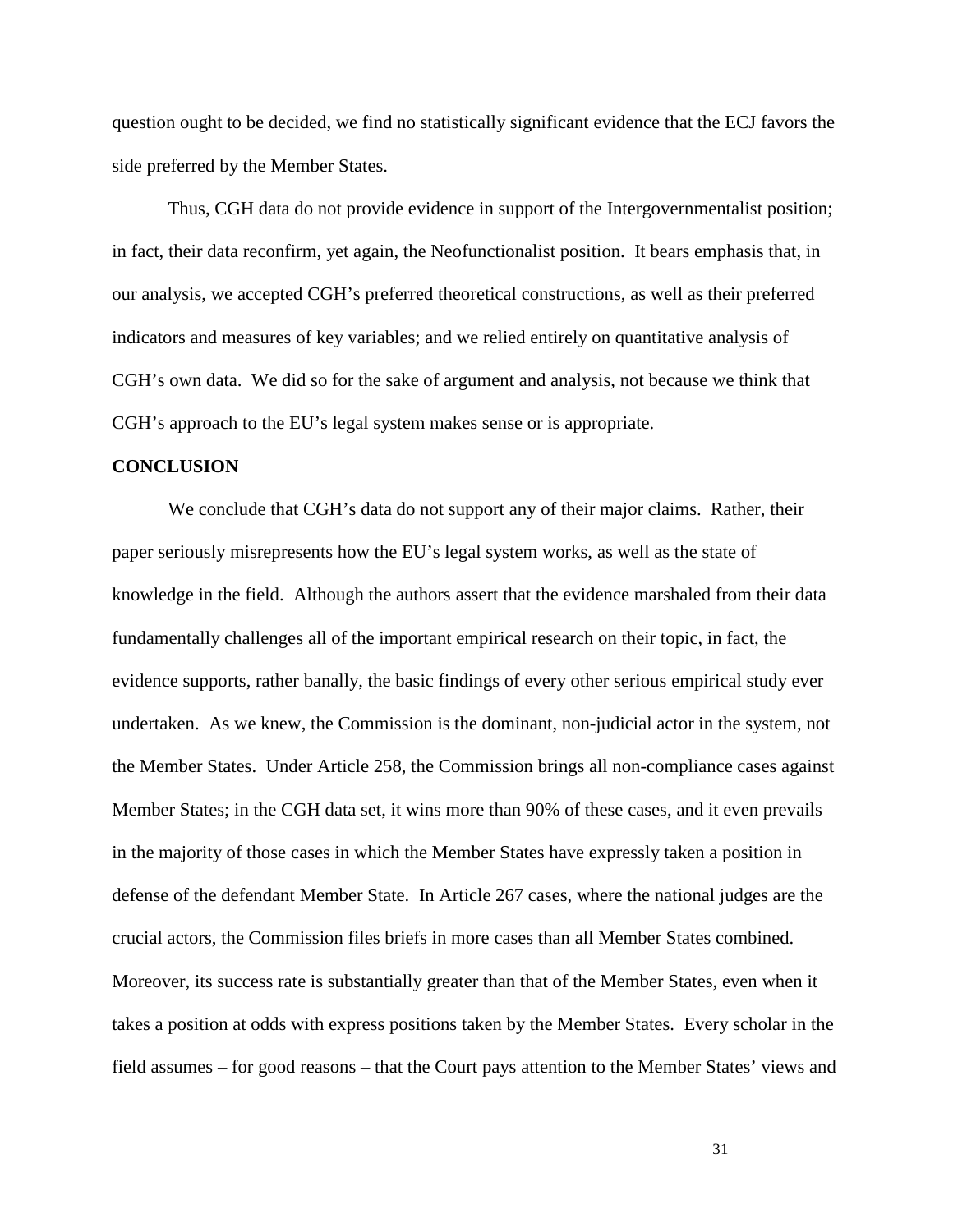legal positions, and everyone agrees that the Court cares about compliance with its rulings. But there is no reason for anyone to believe that the Court does so because of the threat of override.

Finally, CGH's analysis generates only one interesting finding, which is also, in statistical terms, their most robust: the Court tends to "punish" a defendant Member State when the other Member States, on balance, oppose the defendant Member State. Three points deserve emphasis. First, the Member States' rate of success in these cases *declines* when they are not joining the Commission against the defendant Member State. Second, the finding does *not* bear on the question of whether the Member States "constrain" the Court through positions taken in their briefs. On the contrary, in such cases, the Member States encourage the ECJ to rule against a defendant Member State, they do not "constrain" its capacity to do so. Third, the finding gives support to a theory that has apparently escaped CGH's attention, that of "majoritarian activism."

Maduro (1998) coined the phrase to describe a persistent pattern that he found in free movement of goods cases: the Court tends to rule *against* a defendant Member State when its market regulations are out of synch with regulations in place in a majority of the Member States; and it tends to rule *for* the defendant Member State when its policies are shown to be more similar to those in place in a majority of Member States. Beginning in the 1980s, the Court asked the Commission to provide such information in its submission of materials to the ECJ on litigation before it. During the period studied by CGH, the Court routinely referenced these reports (on the extent of variance in national law relevant to the case before it). Moreover, in the area of sex equality, Stone Sweet (2004) and Cichowski (2004, 2007) found that the ECJ regularly enacted, through its rulings, legislative proposals that had been blocked under unanimity rules, while being supported by the Commission and a majority of the Governments in the Council of Ministers. The Court did so by treating these policies as embedded in and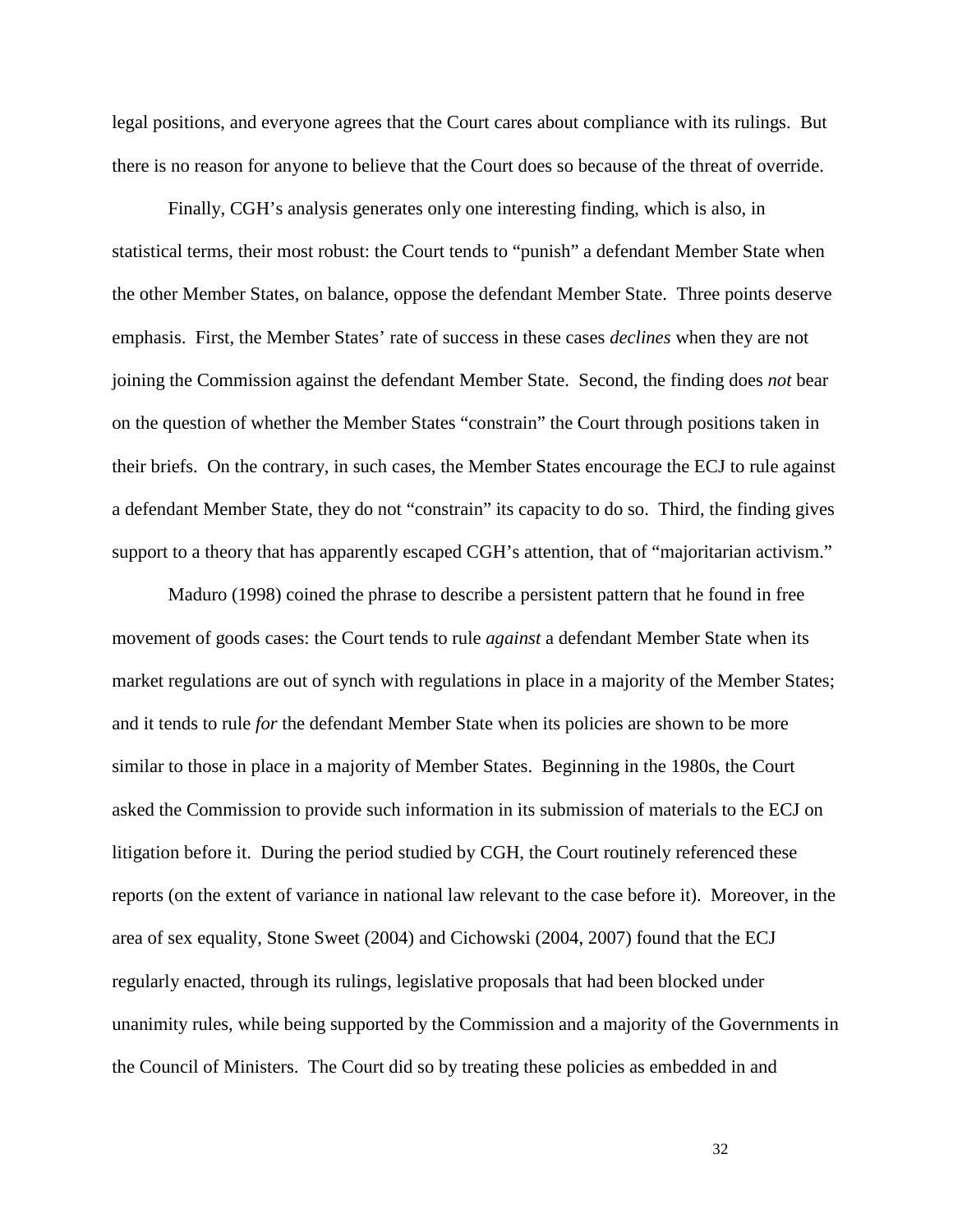required under Treaty law. The *Barber* saga, discussed above, is just one instance. The timeframe of this research overlaps the period studied by CGH.

Generalized and stated as a testable hypothesis: the ECJ will act as an agent of the majority of the Member States when that majority cannot be realized under Unanimity rules, because one or more Governments in the minority are willing to use their veto. (The hypothesis can be adapted to QM voting). Of course, when the Court engages in majoritarian activism, it has no reason to fear reprisal. If the reader will consider again how CGH operationalized Hypotheses 1 and  $2<sup>43</sup>$  they will see that the design is more appropriately labeled a test of this "majoritarian activism" hypothesis, than it is a test of the robustness of the threats of override and non-compliance. Further, CGH's analysis actually provides support for the notion of the Court's "majoritarian activism," whereas it provides no support for any of their own theoretical claims.

#### **APPENDIX: JURISDICTION**

On December 1, 2009, the Treaty of Lisbon entered into force. One of the effects of the Lisbon Treaty was to revise and reorganize the Treaty of Rome (1958), which established the European Economic Community, as amended thereafter. Among other things, the basic Treaty was renamed the Treaty on the Functioning of European Union (TFEU), and its provisions were (again) renumbered.

The CGH data set contains cases that came to the Court through three provisions of the TFEU. Under Article 258 TFEU (formerly Article 169 TEC and Article 226 TEU), the Commission may initiate "infringement proceedings" – also called "enforcement actions" – against a Member State for non-compliance with EC law; rounds of negotiation with the Member

 $43$  See footnote 17 above.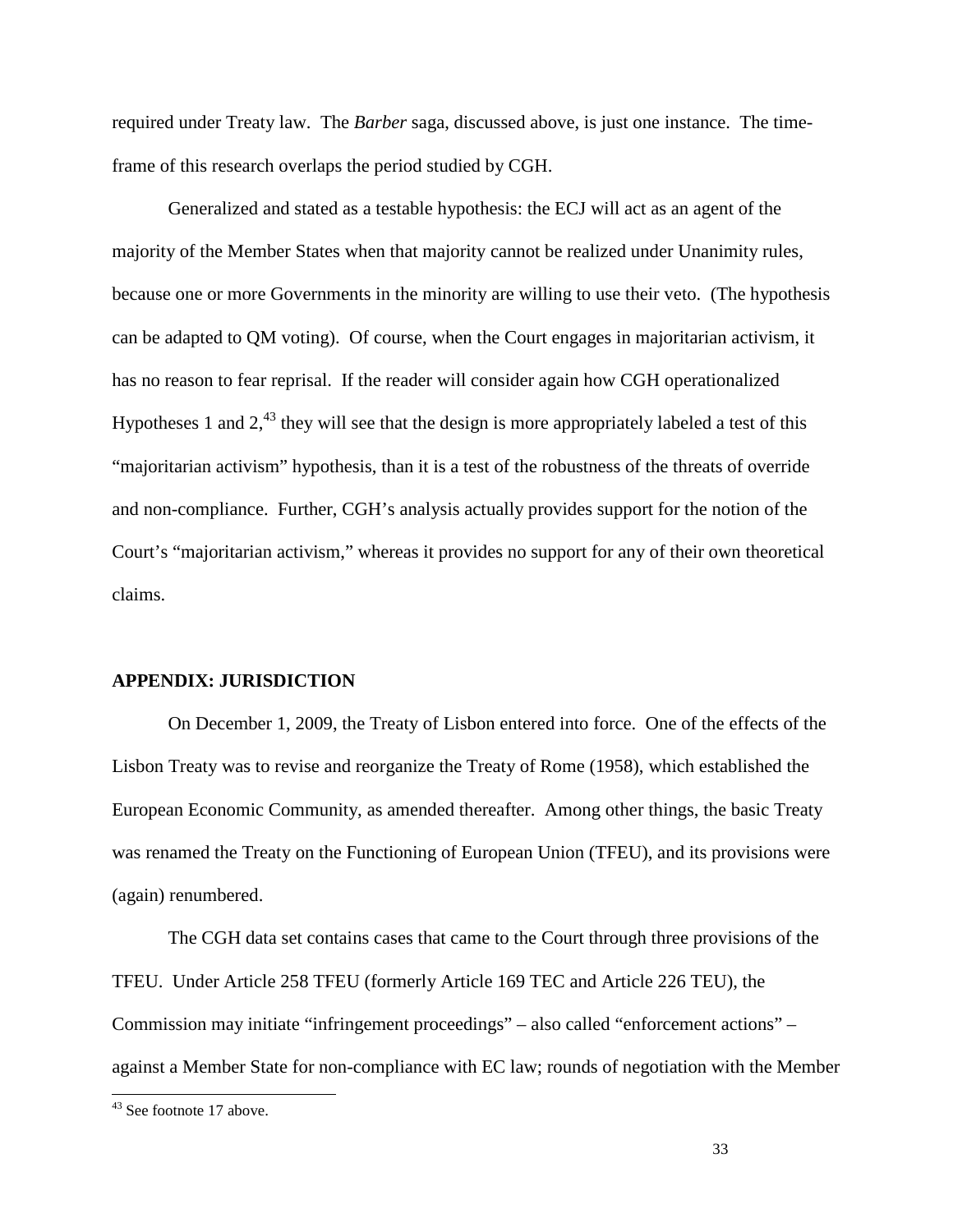State ensue; if these fail, the Commission may refer the matter to the ECJ for decision. The Commission is under no obligation to bring proceedings; its discretion to do so is absolute. In Article 258 litigation, the defendant is always a Member State, and the plaintiff is always the Commission.

Under Article 263 TFEU (formerly Article 173 TEC and Article 230 TEU), the Court presides over "annulment actions," litigation seeking to invalidate acts of the EU's governing bodies. Annulment actions come in two basic forms, implicating two different functions of the Court. First, any Member State, the Parliament, the Council of Ministers, and the Commission may bring suits against a lawmaking body for having legislated in ways that violate the Treaty. In the most important class of cases falling under this heading, called "legal basis" disputes, the Court functions, in effect, as a constitutional jurisdiction, determining which legislative procedures must be used to adopt a particular piece of legislation. Second, the ECJ and the Court of First Instance (now known as the General Court) act as administrative courts: they review the lawfulness of acts taken by the EU's institutions at the behest of private parties. In Article 263 actions, a Member State can never be a defendant.

Under Article 267 TFEU (formerly Article 177 TEC and Article 234 TEU), national judges send questions – in the form of a *preliminary reference* – to the ECJ in order to obtain an authoritative interpretation of EU law (of the Treaty, statutes, and so on) when EU law is material to the resolution of a dispute at national bar. The ECJ responds in the form of a judgment – called a *preliminary ruling* – which provides the interpretation of EU law that the referring judge is expected to apply. The provision was designed to promote the consistent application of EU law within national legal orders. With the consolidation of supremacy, direct effect, and related "constitutional" doctrines, Article 267 evolved as an autonomous,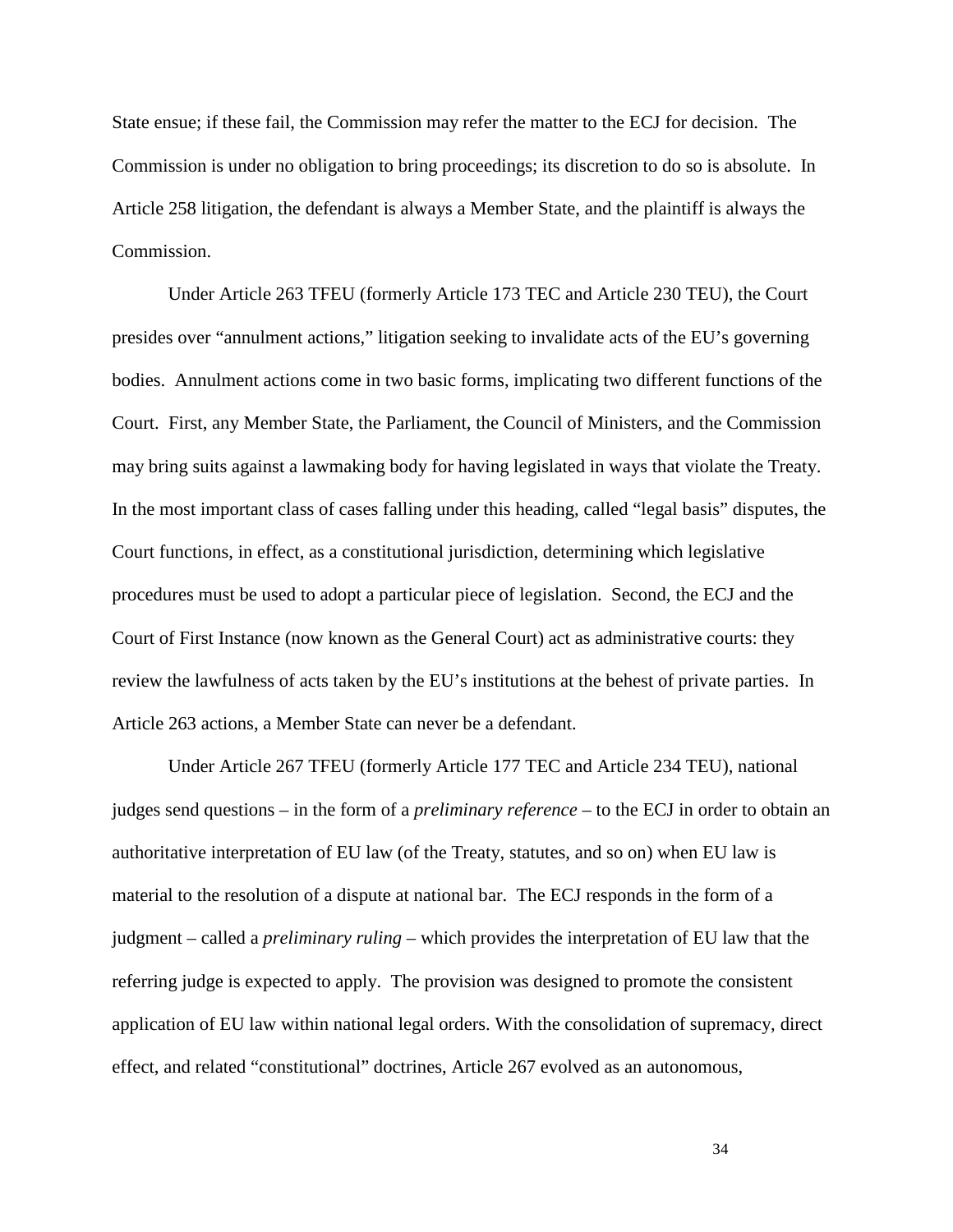decentralized system for enforcing compliance. For a summary of the Court's "foundational-

constitutional" case law, as it relates to litigating EU law in the national courts, see Stone Sweet

(2004: 64-71). In Article 267 cases, the ECJ is activated by national judges, usually at the behest

of private litigants seeking to vindicate rights or entitlements under EU law. At least indirectly,

Member State non-compliance with EU law is often, but not always, at issue in these

proceedings.

#### **REFERENCES**

- Alter, Karen. 2001. *Establishing the Supremacy of European Law*. Oxford: Oxford University Press.
- Alter, Karen. 2008. "Agent or Trustee: International Courts in their Political Context." *European Journal of International Relations* 14: 33.
- Alter, Karen. 2009. *The European Court's Political Power: Selected Essays*. Oxford: Oxford University Press.
- Börzel, Tanja. 2001. "Non-Compliance in the European Union: Pathology or Statistical Artefact?" *Journal of European Public Policy,* 8: 803.
- Börzel, Tanja. 2003. "Guarding the Treaty: The Commission's Strategies in Enforcing European Law." In T. A. Börzel, and R. A. Cichowski, eds., *State of the European Union*, Volume 6: Law Politics and Society, Oxford: Oxford University Press.
- Börzel, Tanja, Tobias Hofmann, and Diana Panke. 2008. "Opinions, Referrals, and Judgments: Analyzing Longitudinal Patterns of Non-Compliance." Unpublished manuscript.
- Carrubba, Clifford, Mathew Gabel, and Charles Hankla. 2008. "Judicial Behavior under Political Constraints: Evidence from the European Court of Justice." *American Political Science Review* 102: 435.
- Cichowski, Rachel. 1998. "Integrating the Environment: The European Court and the Construction of Supranational Policy. *Journal of European Public Policy* 5 (3): 387.
- Cichowski, Rachel. 2004. "Women's Rights, the European Court, and Supranational Constitutionalism." *Law and Society Review* 38: 489.
- Cichowski, Rachel. 2007. *The European Court and Civil Society: Litigation, Mobilization and Governance*. Cambridge: Cambridge University Press.
- Conant, Lisa. 2002. *Justice Contained: Law and Politics in the EU*. Ithaca: Cornell University Press.
- Garrett, Geoffrey. 1992. "International Cooperation and Institutional Choice: The European Community's Internal Market." *International Organization* 46: 533.
- Garrett, Geoffrey. 1995. "The Politics of Legal Integration in the European Union." *International Organization* 49: 171.
- Garrett, Geoffrey, R. Dan Kelemen, and Heiner Schulz. 1998. "The European Court of Justice, National Governments and Legal Integration in the European Union." *International Organization,* 52: 149.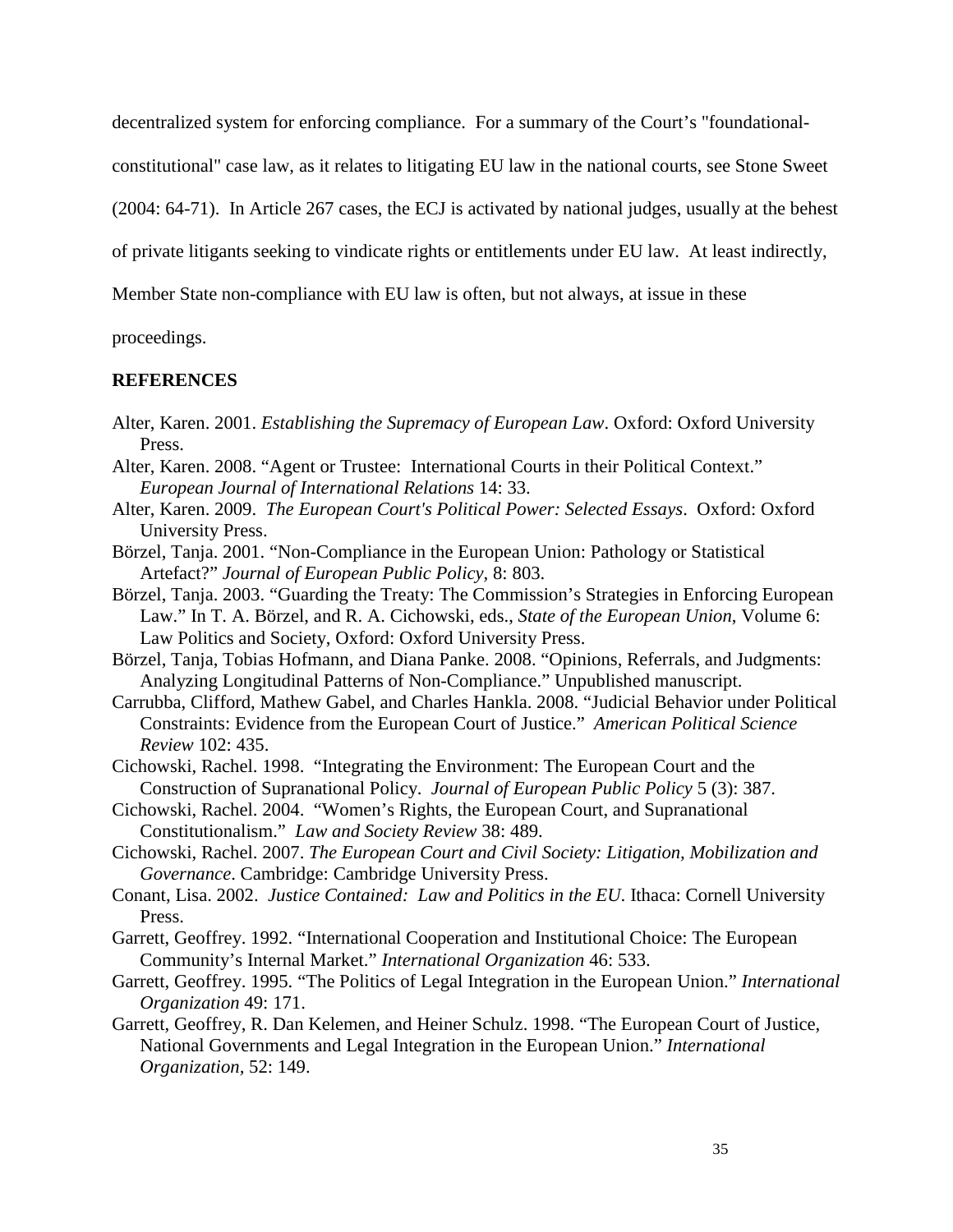- Jupille, Joseph. 2004. *Procedural Politics: Influence and Institutional Choice in the European Union*. New York: Cambridge University Press.
- Kelemen, Daniel R. 2006. "Suing for Europe: Adversarial Legalism and European Governance." *Comparative Political Studies*, 39: 101.
- Kelemen, Daniel R. 2010. *Eurolegalism*: *The Rise of Adversarial Legalism in the European Union*. Cambridge, MA: Harvard University Press.
- Lenaerts, Koen. 1990. "Constitutionalism and the Many Faces of Federalism." *American Journal of Comparative Law*, 38: 205.
- Maduro, Miguel Poiares. 1998. *We, the Court: The European Court of Justice and the European Economic Constitution*. Oxford: Hart.
- Mancini, Federico. 1991. "The Making of a Constitution for Europe." *Common Market Law Review* 16: 595.
- McCown, Margaret. 2003. "The European Parliament Before the Bench: ECJ precedent and European Parliament Litigation Strategies." *Journal of European Public Policy* 10: 974.
- Nyikos, Stacy. 2003. "The Preliminary Reference Process: National Court Implementation, Changing Opportunity Structures and Litigant Desistment." *European Union Politics* 4: 397.
- Nyikos, Stacy. 2006. "Strategic interaction among courts within the preliminary reference process – Stage 1: National court preemptive opinions," *European Journal of Political Research* 45: 527.
- Panke, Diana. 2007. "The European Court of Justice as an Agent of Europeanization: Restoring compliance with EU law." *Journal of European Public Policy*, 14: 847.
- Panke, Diana. 2009. "Social and Taxation Policies –Domaine Réservé Fields? Member States Non-Compliance with Sensitive European Secondary Law." *Journal of European Integration* 31: 489.
- Pollack, Mark. 2003. *The Engines of Integration: Delegation, Agency, and Agency Setting in the European Union*. Oxford: Oxford University Press.
- Shapiro, Martin. 1999. "The European Court of Justice", in *The Evolution of EU Law*, ed. P. Craig, G. de Burca. Oxford: Oxford University Press.
- Stone Sweet, Alec. 2010. "The European Court of Justice and the Judicialization of EU Governance. " *Living Reviews in EU Governance*. Published on-line at: http://europeangovernance.livingreviews.org/.
- Stone Sweet, Alec. 2004. *The Judicial Construction of Europe*. Oxford: Oxford University Press.
- Stone Sweet, Alec, and Thomas Brunell. 1998. "Constructing a Supranational Constitution: Dispute Resolution and Governance in the European Community." *American Political Science Review*, 92: 63.
- Stone Sweet, Alec, and James Caporaso. 1998. "From Free Trade to Supranational Polity: The European Court and Integration." In *European Integration and Supranational Governance*, ed. W. Sandholtz and A. Stone Sweet. Oxford: Oxford University Press.
- Stone Sweet, Alec, and Rachel Cichowski. 2004. "Sex Equality." In A. Stone Sweet, *The Judicial Construction of Europe*. Oxford: Oxford University Press.
- Stone Sweet, Alec, and Wayne Sandholtz. 1997. "European Integration and Supranational Governance." *Journal of European Public Policy* 4: 297.
- Stein, Eric. 1981. "Lawyers, Judges, and the Making of a Transnational Constitution." *American Journal of International Law* 75: 1.
- Tallberg, Jonas. 2000. "The Anatomy of Autonomy: An Institutional Account of Variation in Supranational Influence." *Journal of Common Market Studies* 38: 843.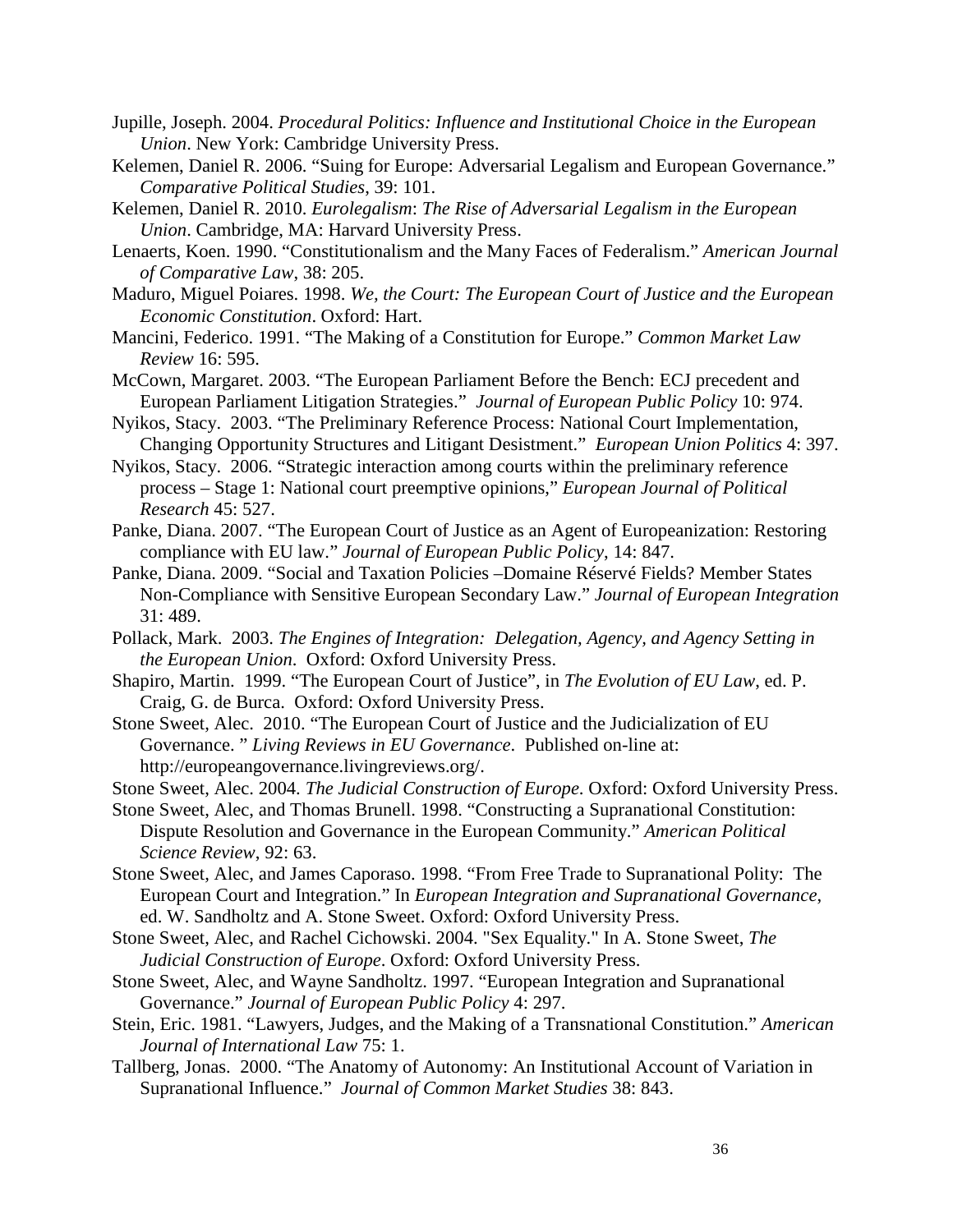Tallberg, Jonas. 2002. "Delegation to Supranational Institutions: Why, How, and with What Consequences?" *West European Politics* 25: 23.

Tsebelis, George, and Geoffrey Garrett. 2001. "The Institutional Foundations of Intergovernmentalism and Supranationalism in the European Union." *International Organization,* 55: 357.

Weiler, Joseph. 1991. "The Transformation of Europe." *Yale Law Journal*, 100: 2403.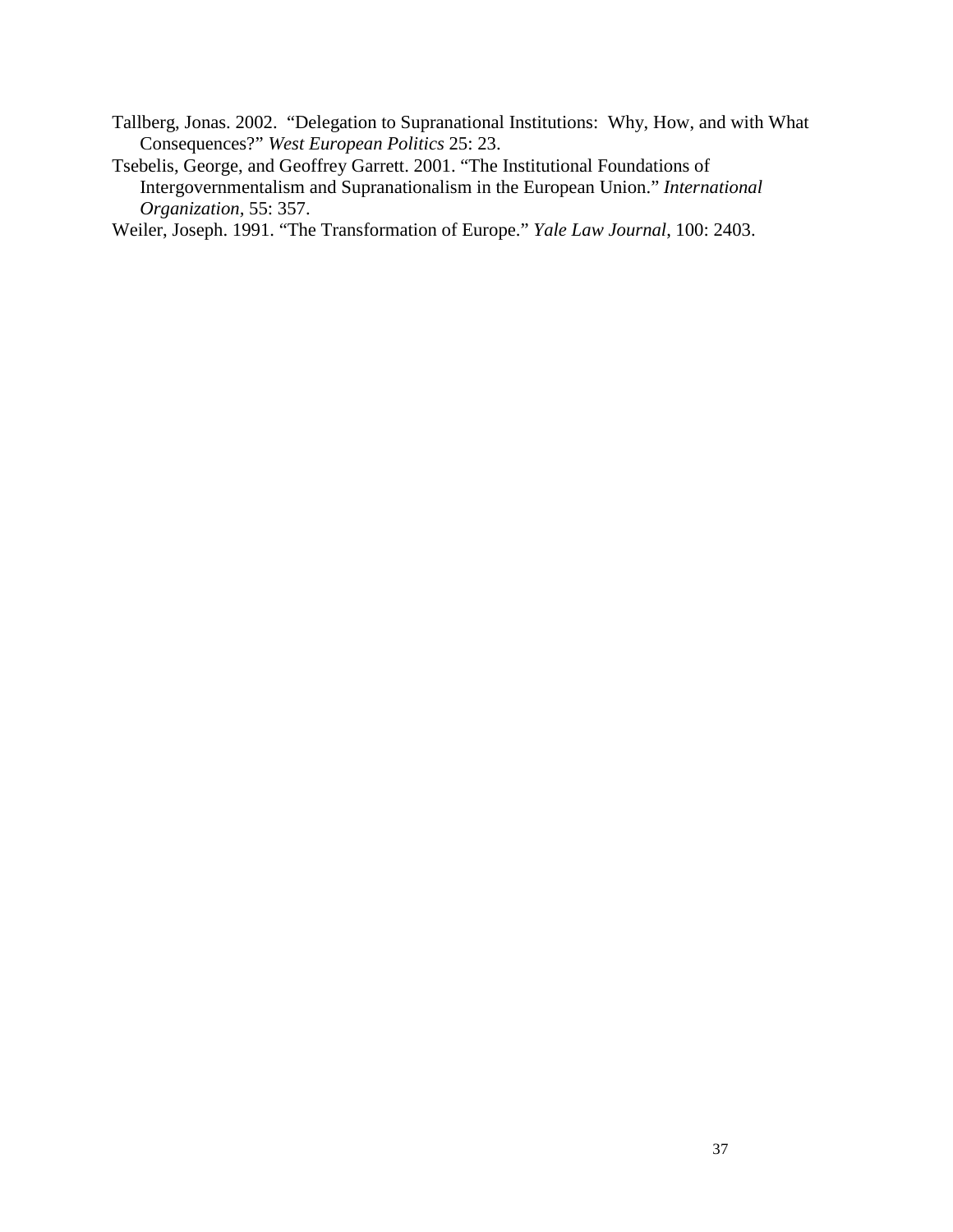# **FIGURE AND TABLES**





**\*** The graph depicts the distribution of the major independent variable in CGH (2008) (2008): the normalized net weighted positions taken by the Member States in briefs to the ECJ on legal questions in the CGH data set. Source of the Data: CGH (2008).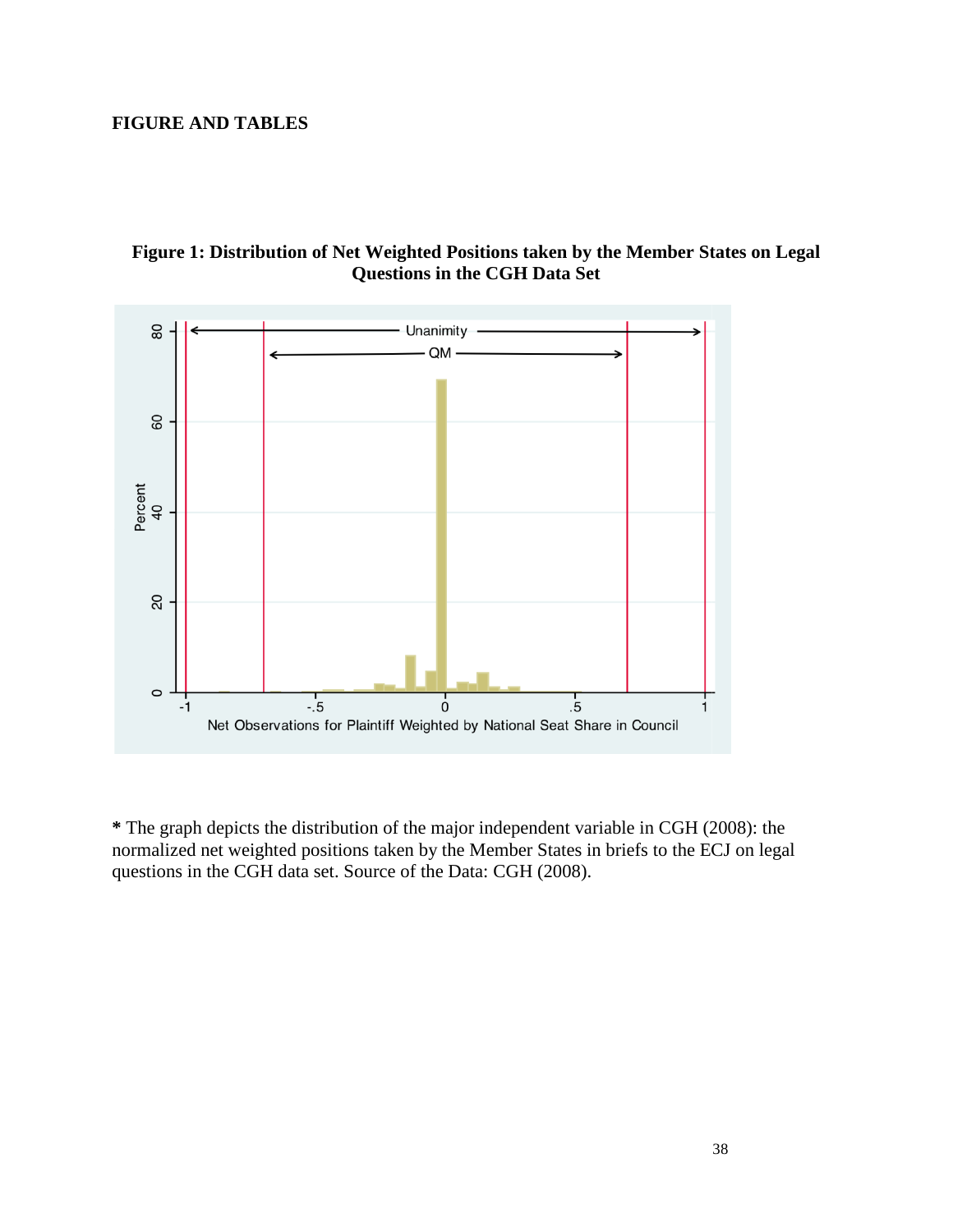# **Table 1: The EU Commission's Observations and Rulings on Questions Raised in Article 267 References**

|                      | Observation from | No Observation | Observation from | Total  |
|----------------------|------------------|----------------|------------------|--------|
|                      | Commission for   | from           | Commission for   |        |
|                      | Defendant        | Commission     | Plaintiff        |        |
| <b>ECJ</b> Rules for | 579              | 227            | 169              | 975    |
| Defendant            | (77.5)           | (49.5)         | (20.1)           | (47.6) |
| <b>ECJ</b> Rules for | 168              | 232            | 672              | 1,072  |
| Plaintiff            | (22.5)           | (50.5)         | (79.9)           | (52.4) |
| Total                | 747              | 459            | 841              | 2.047  |

Entries refer to the Commission's briefs on legal questions raised by national judges in preliminary questions in the CGH dataset; column percentages are in parentheses. Source of the Data: CGH (2008).

# **Table 2: Member States' Observations and Rulings on Questions Raised in Article 267 References**

|                      | MS's Favor | No Observations   | MS's Favor | Total  |
|----------------------|------------|-------------------|------------|--------|
|                      | Defendant  | or Balanced on    | Plaintiff  |        |
|                      |            | <b>Both Sides</b> |            |        |
| <b>ECJ</b> Rules for | 334        | 541               | 100        | 975    |
| Defendant            | (57.2)     | (48.2)            | (29.2)     | (47.6) |
| <b>ECJ</b> Rules for | 250        | 581               | 242        | 1,073  |
| Plaintiff            | (42.8)     | (51.8)            | (70.8)     | (52.4) |
| Total                | 584        | .122              | 342        | 2.048  |

Entries refer to the Member States' briefs on legal questions raised by national judges in preliminary questions in the CGH dataset; column percentages are in parentheses. Source of the Data: CGH (2008).

## **Table 3: Percentage of Rulings in Favor of the Plaintiff on Questions Raised in Article 267 Preliminary References**

|              |                          |           | Commission |                          |
|--------------|--------------------------|-----------|------------|--------------------------|
|              |                          | Support   | Neutral    | <b>Support Plaintiff</b> |
|              |                          | Defendant |            |                          |
|              | Support                  | 16.5      | 50.6       | 70.1                     |
|              | Defendant                |           |            |                          |
| Member State | Neutral                  | 23.2      | 49.1       | 82.1                     |
| Governments  |                          |           |            |                          |
|              | <b>Support Plaintiff</b> | 36.5      | 66.7       | 86.6                     |
|              |                          |           |            |                          |

Entries refer to the briefs on legal questions raised by national judges in preliminary questions in the CGH dataset under Article 267 in the CGH dataset. Source of the Data: CGH (2008).